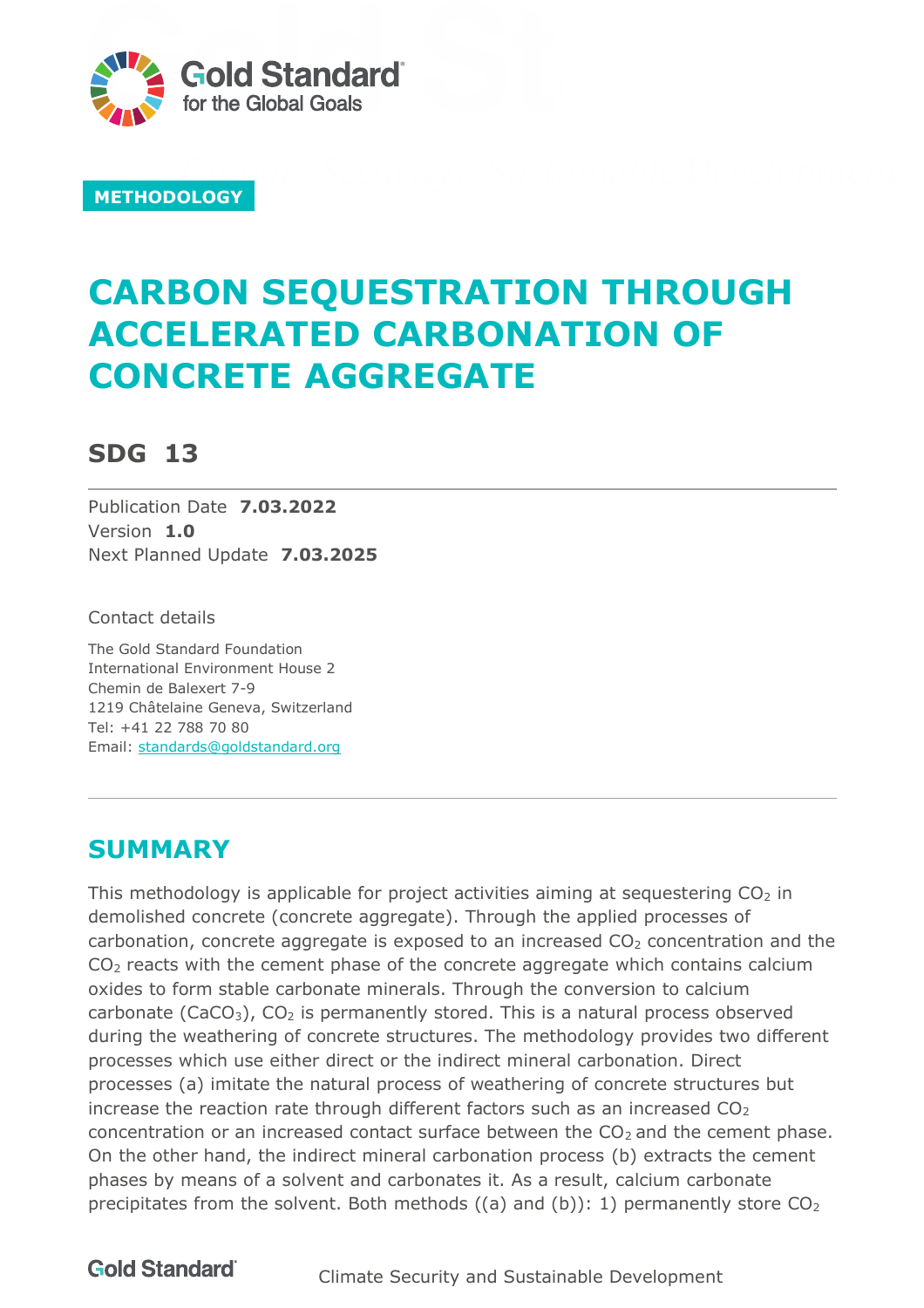as CaCO<sub>3</sub>; 2) generate negative greenhouse gas emissions and 3) generate raw materials which are mostly used in the construction industry.

# <span id="page-1-0"></span>**ACKNOWLEDGEMENT**

This methodology has been developed by neustark AG.

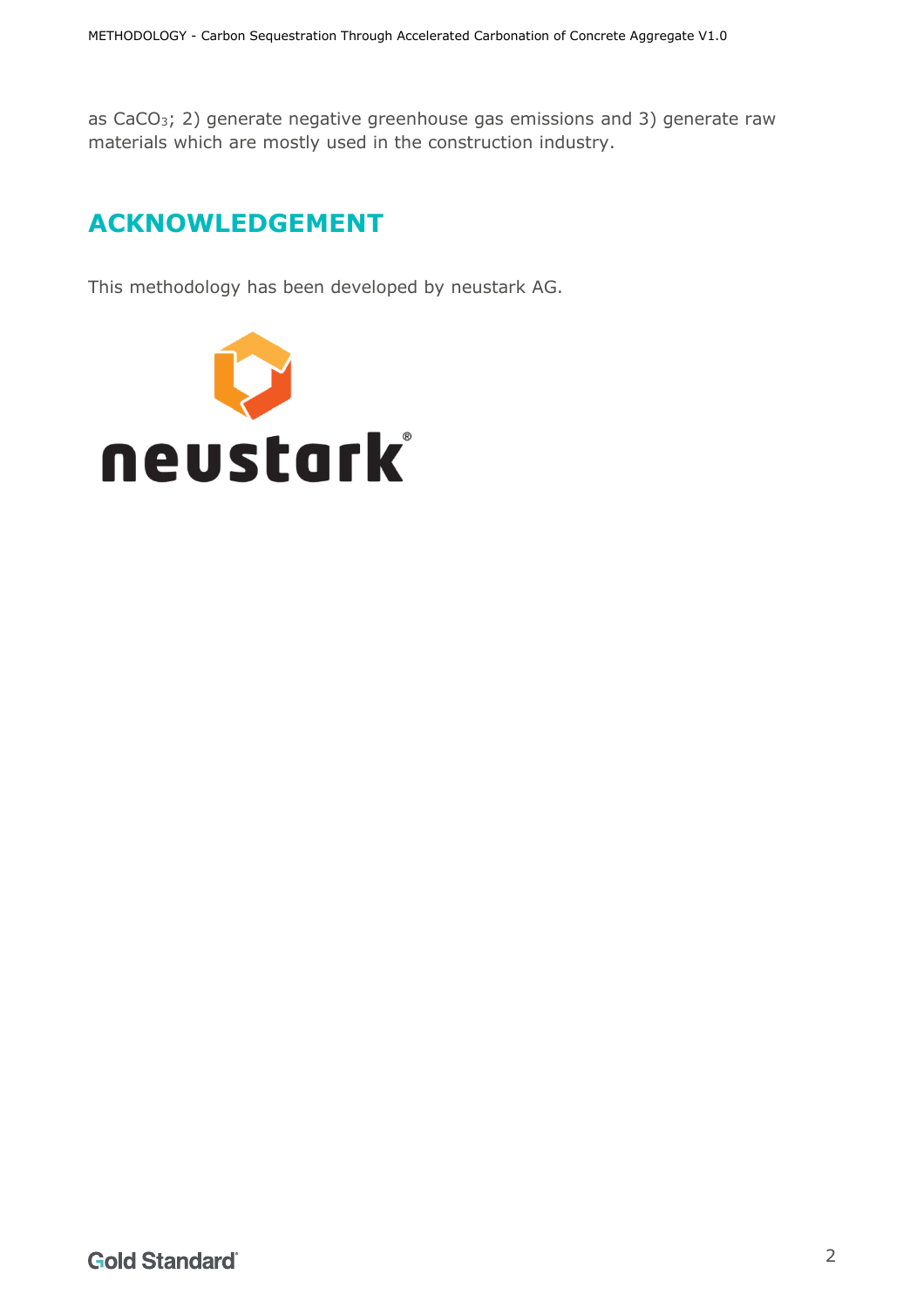# <span id="page-2-0"></span>**TABLE OF CONTENTS**

|             | 2  SCOPE, APPLICABILITY AND ENTRY INTO FORCE ___________________________________5 |  |
|-------------|-----------------------------------------------------------------------------------|--|
|             |                                                                                   |  |
|             |                                                                                   |  |
|             |                                                                                   |  |
|             |                                                                                   |  |
|             |                                                                                   |  |
|             |                                                                                   |  |
|             |                                                                                   |  |
|             |                                                                                   |  |
| $4.3 \perp$ |                                                                                   |  |
|             |                                                                                   |  |
|             |                                                                                   |  |
| a.          |                                                                                   |  |
| b.          |                                                                                   |  |
|             |                                                                                   |  |
|             |                                                                                   |  |
|             |                                                                                   |  |
|             |                                                                                   |  |
|             |                                                                                   |  |
|             |                                                                                   |  |
|             |                                                                                   |  |
|             |                                                                                   |  |
|             |                                                                                   |  |
|             |                                                                                   |  |
|             |                                                                                   |  |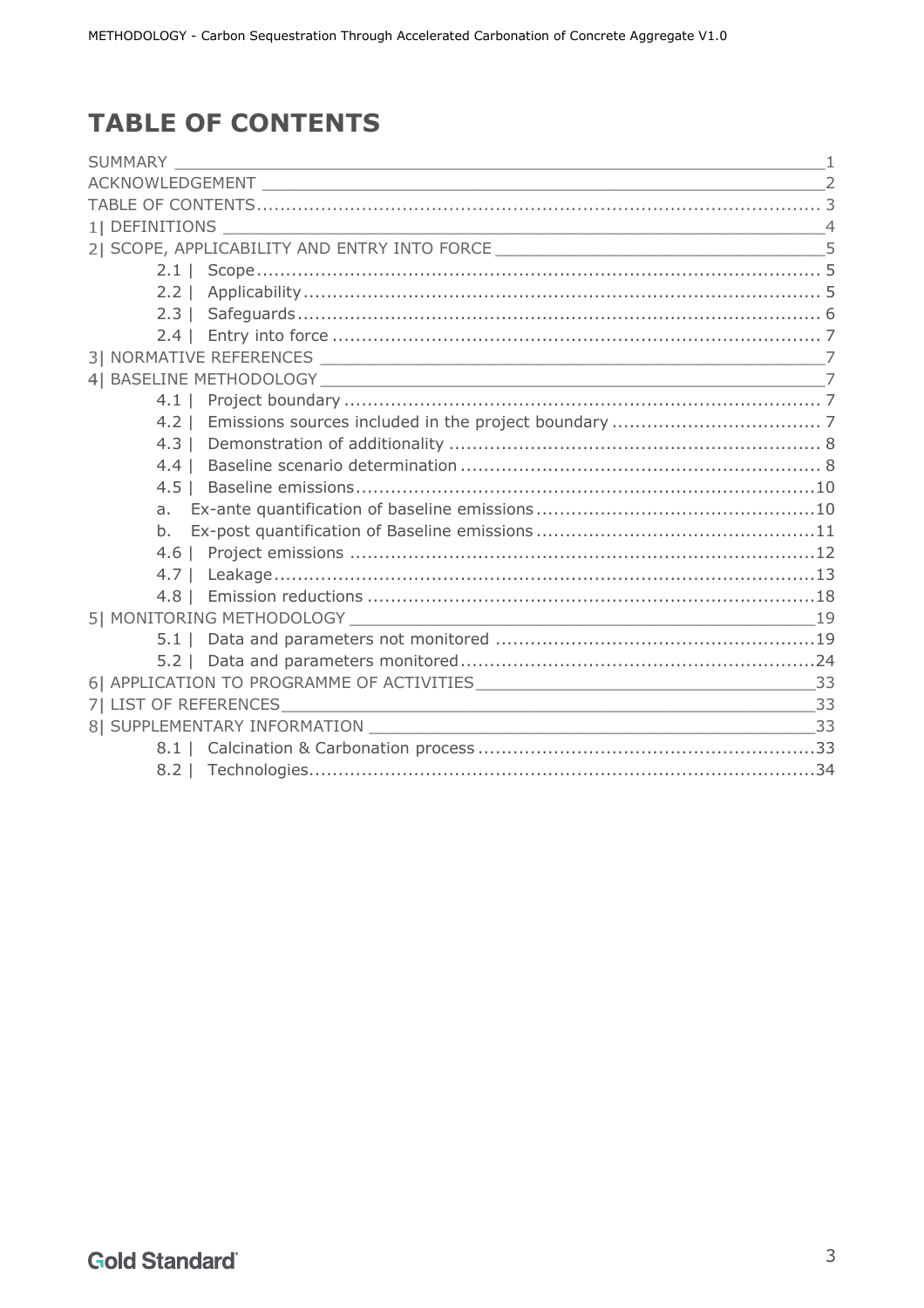#### <span id="page-3-0"></span> $1<sub>1</sub>$ **Definitions**

For the purpose of this methodology, the following definitions apply:

| Calcination                             | Highly endothermic process where limestone is converted by<br>thermal decomposition into calcium oxide and carbon dioxide.                                                                                                                                                                       |
|-----------------------------------------|--------------------------------------------------------------------------------------------------------------------------------------------------------------------------------------------------------------------------------------------------------------------------------------------------|
| Carbonation<br>(Process)                | $CO2$ reacts with oxides such as calcium oxide or magnesium<br>oxide to form stable carbonates. The carbonation reaction is<br>exothermic. Carbonation of concrete happens when concrete<br>is in contact with $CO2$ . The cement phase of the concrete is<br>converted into CaCO <sub>3</sub> . |
| <b>Carbonation Plant</b>                | Plant, where concrete aggregate is being carbonated with a<br>$CO2$ rich gas stream at a specific temperature, pressure and<br>optionally with a solvent, in either a direct or indirect manner<br>in order to store CO <sub>2</sub> .                                                           |
| Cement                                  | Substance used for construction that hardens and adheres to<br>other materials to bind them together. Cement is a mixture of<br>ground clinker and additives such as gypsum, silica fume,<br>slag, limestone and fly-ash.                                                                        |
| Clinker                                 | A homogeneous mixture of raw materials such as limestone,<br>clay soil and iron ore are ground and heated in a kiln to a<br>sintering temperature of approximately 1450°C to produce<br>clinker. The clinker is then ground with additives into cement.                                          |
| Concrete                                | Building material made from a mixture of gravel, sand,<br>cement, and water.                                                                                                                                                                                                                     |
| Concrete<br>Aggregate                   | Demolition concrete crushed and sieved to form concrete<br>aggregate with a certain grain size distribution (usually<br>comprising particle sizes from 0 to 32 mm)                                                                                                                               |
| Concrete<br>Recycling Facility<br>(CRF) | Facility, where demolished concrete is collected and processed<br>into concrete aggregate. CRF do not produce concrete.                                                                                                                                                                          |
| Demolition<br>concrete                  | Includes all the waste produced by the construction and<br>demolition of buildings and infrastructure made of concrete.                                                                                                                                                                          |
| Gravel                                  | Coarse primary aggregates with a grain size bigger than 4 mm<br>and smaller than 32 mm.                                                                                                                                                                                                          |
| Sand                                    | Fine primary aggregates with a grain size smaller than 4 mm.                                                                                                                                                                                                                                     |
| Carbonated<br>Concrete<br>Aggregate     | Concrete aggregate that underwent the carbonation process<br>and sequestered CO <sub>2</sub> .                                                                                                                                                                                                   |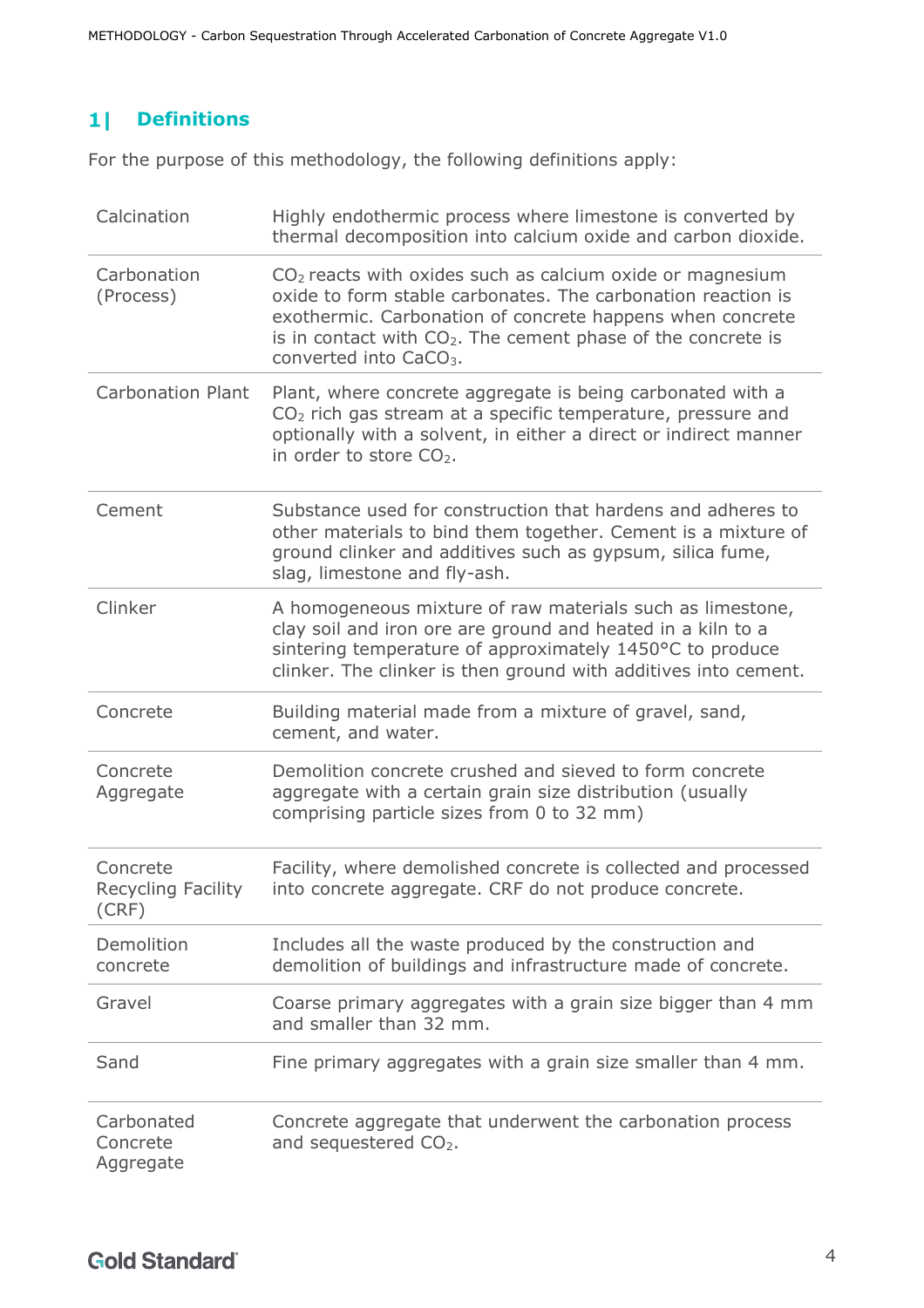|                 | Regenerated Sand Sand that results from the indirect mineral carbonation of<br>concrete aggregate. In the first step of the process, calcium is<br>extracted from the concrete aggregate using an acidic solution<br>and the regenerated sand is filtered out. |
|-----------------|----------------------------------------------------------------------------------------------------------------------------------------------------------------------------------------------------------------------------------------------------------------|
| Virgin Concrete | Concrete with a recycled material content below 25% by<br>weight.                                                                                                                                                                                              |

#### <span id="page-4-0"></span>21. **Scope, applicability and entry into force**

### <span id="page-4-1"></span>**2.1 | Scope**

2.1.1 | This methodology is applicable to the activities that involves technology-based  $CO<sub>2</sub>$  sequestration through mineralization in recycled concrete aggregate<sup>1</sup> ,i.e., Carbonated Concrete Aggregate.

### <span id="page-4-2"></span>**2.2 | Applicability**

- 2.2.1 | This methodology is applicable for project activities that apply direct or indirect mineral carbonation (*[Technologies](#page-33-0) [8.2 | below](#page-33-0)*) of demolished concrete.
- 2.2.2 | The proposed project activity uses concrete aggregate as a precursor to sequester CO2 before it enters downstream processes - substitute gravel and sand or before it is landfilled.  $CO<sub>2</sub>$  sequestration can be achieved in the direct or indirect mineral carbonation process.
- 2.2.3 | This methodology is applicable under the following conditions:
	- a. Project may be implemented either at an existing or new facility producing concrete aggregate.
	- b. The source of  $CO<sub>2</sub>$  used shall be Direct Air Capture (DAC) or biogenic origin, i.e.,  $CO<sub>2</sub>$  released as a result of the combustion or decomposition of organic material such as – organic fraction of municipal solid water (MSW), sludge or manure.<sup>2</sup> The project that involves use of non-biogenic sources of CO<sup>2</sup> may be considered for Gold Standard certification, however, the project developer shall seek prior approval with relevant revisions to this methodology as needed.
	- c. The project shall not result in any change in production capacity of the source of  $CO<sub>2</sub>$ , process generating  $CO<sub>2</sub>$  and productive use of the biogenic CO<sub>2</sub> as compared pre-project situation.

 $1$  The project developers may seek revisions to the methodology to include other potential mineral waste streams.

 $2$  The biogenic CO<sub>2</sub> is released from combustion or decomposition of organic waste and is subsequently captured to be stored in the concrete aggregate. Suitable sources amongst others are; waste treatment facilities such as animal waste, municipal waste, facilities using biomass for power and/or heat generation purposes.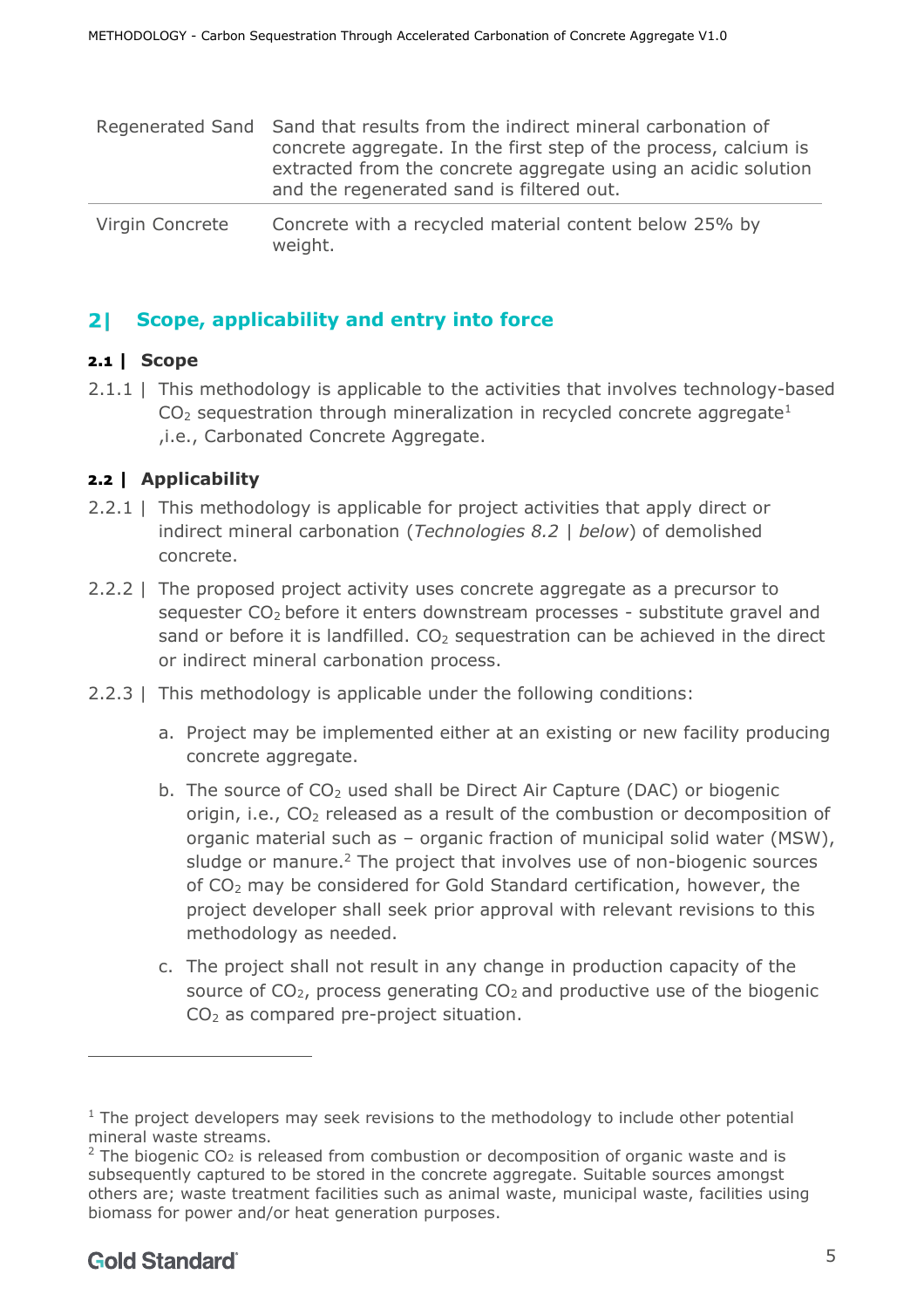- d. Biomass treatment facilities that process biogenic wastes with nonbiogenic wastes shall disclose the share of biogenic wastes that was treated at the end of the monitoring period.
- e. In case, the biogenic  $CO<sub>2</sub>$  is sourced from processes that involves both fossil and biogenic  $CO<sub>2</sub>$  emissions, the amount of biogenic  $CO<sub>2</sub>$  emissions shall be determined according to the Monitoring and Reporting regulations of the European Emission Trading scheme (EUR-Lex - 02018R2066- 20210101 - EN - EUR-Lex (europa.eu)) or equivalent. The amount of stored biogenic  $CO<sub>2</sub>$  shall not exceed the total biogenic  $CO<sub>2</sub>$  emissions of the respective  $CO<sub>2</sub>$  source within the same monitoring period.
- f. If the source(s) of  $CO<sub>2</sub>$  used is part of any other carbon program or project, the project developer shall demonstrate in line with GS principles and requirements that no double-counting takes place.
- g. If the carbonation plant is located within the same facility i.e., source of  $CO<sub>2</sub>$ , the monitoring of the amount of total  $CO<sub>2</sub>$  production and consumption for carbonation shall be ensured*.*
- h. The concrete with carbonated aggregate must fulfill the same quality standards as the concrete with non-carbonated aggregate while using the same amount of cement.
- i. The CaCO<sub>3</sub> from the indirect mineral carbonation shall be used in applications and products where the  $CaCO<sub>3</sub>$  is neither thermally nor chemically decomposed. At the end of the monitoring period, project developer shall disclose and provide suitable evidence of the end use of the produced CaCO<sub>3</sub>. In addition:
	- i. The application of  $CaCO<sub>3</sub>$  as a filler material for the construction sector is considered as permanent storage of  $CO<sub>2</sub>$ . For any other application of the CaCO<sub>3</sub>, the storage of the  $CO<sub>2</sub>$  is considered by default non-permanent. Exceptions may be granted, if it can be proved that the  $CO<sub>2</sub>$  is permanently stored as  $CaCO<sub>3</sub>$  in the particular product/application and will not be released, i.e., through municipal solid waste incineration (MSWI) at the end of life of the product.
	- ii. The CaCO<sub>3</sub> shall not be used in the clinker production, as this would release the  $CO<sub>2</sub>$  which was previously stored through carbonation.

# <span id="page-5-0"></span>**2.3 | Safeguards**

- 2.3.1 | The project shall not undermine or conflict with any national, sub-national or local regulations or guidance relevant to project activity.
- 2.3.2 | To avoid double counting or double claiming, the project developer shall clearly communicate to all project participants its ownership rights and intention of claiming emissions sequestered in the project activity. This must be communicated by contract or clear written assertions in the transaction paperwork. If the project developer is not the project technology end users,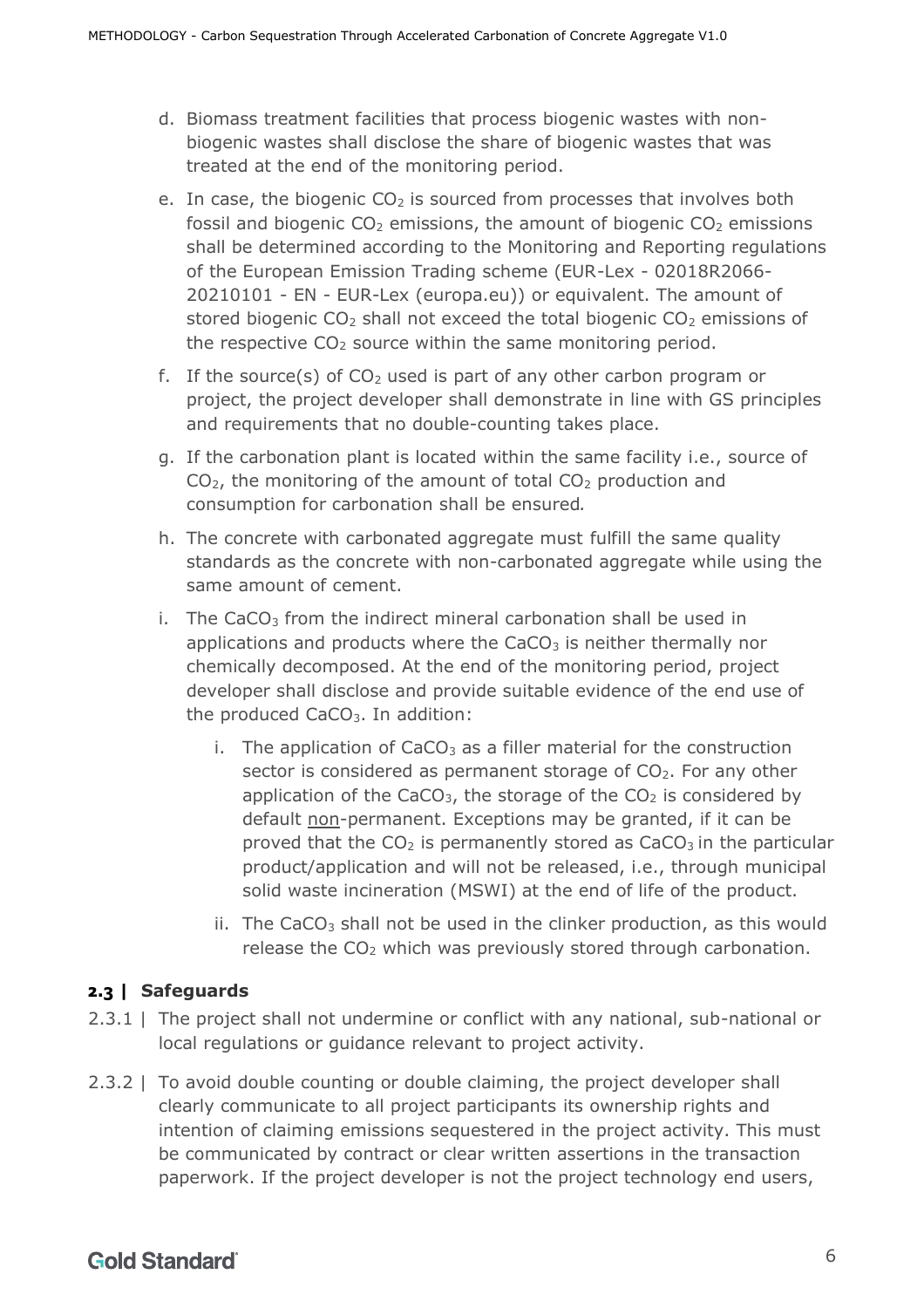the end users shall be informed and notified that they cannot claim for emission reductions from the project.

2.3.3 | It is the project developer's responsibility to ensure that all data and monitoring requirements are met. Thus, the project developer shall make necessary arrangement that all needed data is available to the project developer. To this end, an agreement is needed between the project participants and the project developer.

# <span id="page-6-0"></span>**2.4 | Entry into force**

This methodology will enter into force the **7 th March 2022**.

#### <span id="page-6-1"></span>**Normative references**  $3<sup>1</sup>$

This methodology also refers to the latest approved versions of the following CDM tools:

- TOOL 02 "[Combined tool to identify the baseline scenario and demonstrate](https://cdm.unfccc.int/methodologies/PAmethodologies/tools/am-tool-02-v7.0.pdf/history_view)  [additionality](https://cdm.unfccc.int/methodologies/PAmethodologies/tools/am-tool-02-v7.0.pdf/history_view)"
- TOOL03 "[Tool to calculate project or leakage CO](https://cdm.unfccc.int/methodologies/PAmethodologies/tools/am-tool-03-v3.pdf/history_view)<sub>2</sub> emissions from fossil fuel [combustion](https://cdm.unfccc.int/methodologies/PAmethodologies/tools/am-tool-03-v3.pdf/history_view)";
- TOOL 07 "[Tool to calculate the emission factor for an electricity system](https://cdm.unfccc.int/methodologies/PAmethodologies/tools/am-tool-07-v7.0.pdf/history_view)"
- TOOLl 11 "[Assessment of the validity of the original/current baseline and to](https://cdm.unfccc.int/methodologies/PAmethodologies/tools/am-tool-11-v3.0.1.pdf/history_view)  [update of the baseline at the renewal of the crediting period](https://cdm.unfccc.int/methodologies/PAmethodologies/tools/am-tool-11-v3.0.1.pdf/history_view)";
- TOOL 12 "[Project and leakage emissions from road transportation of freight](https://cdm.unfccc.int/methodologies/PAmethodologies/tools/am-tool-12-v1.1.0.pdf/history_view)"

#### <span id="page-6-2"></span>41 **Baseline methodology**

### <span id="page-6-3"></span>**4.1 | Project boundary**

4.1.1 | The spatial extent of the project boundary includes the physical, geographical site of concrete recycling facility, carbonation plant, source of  $CO<sub>2</sub>$  and the site where the end products i.e., concrete aggregates and other are used at the  $end<sup>3</sup>$ 

### <span id="page-6-4"></span>**4.2 | Emissions sources included in the project boundary**

- 4.2.1 | The project emissions include GHGs emissions associated with onsite power or energy consumption for the purpose of sourcing, processing and transportation of  $CO<sub>2</sub>$ , operation of carbonation plant and/or transportation of concrete aggregate or regenerated sand from recycling facility, as applicable.
- 4.2.2 | For the indirect mineral carbonation process, the project boundary also includes the GHGs emissions associated with solvent supply.

 $3$  The end use of concrete aggregate shall be monitored on a qualitative basis through the parameter 'End use distribution' (CSAC 41), as prescribed in section [5.2 |](#page-23-0) below.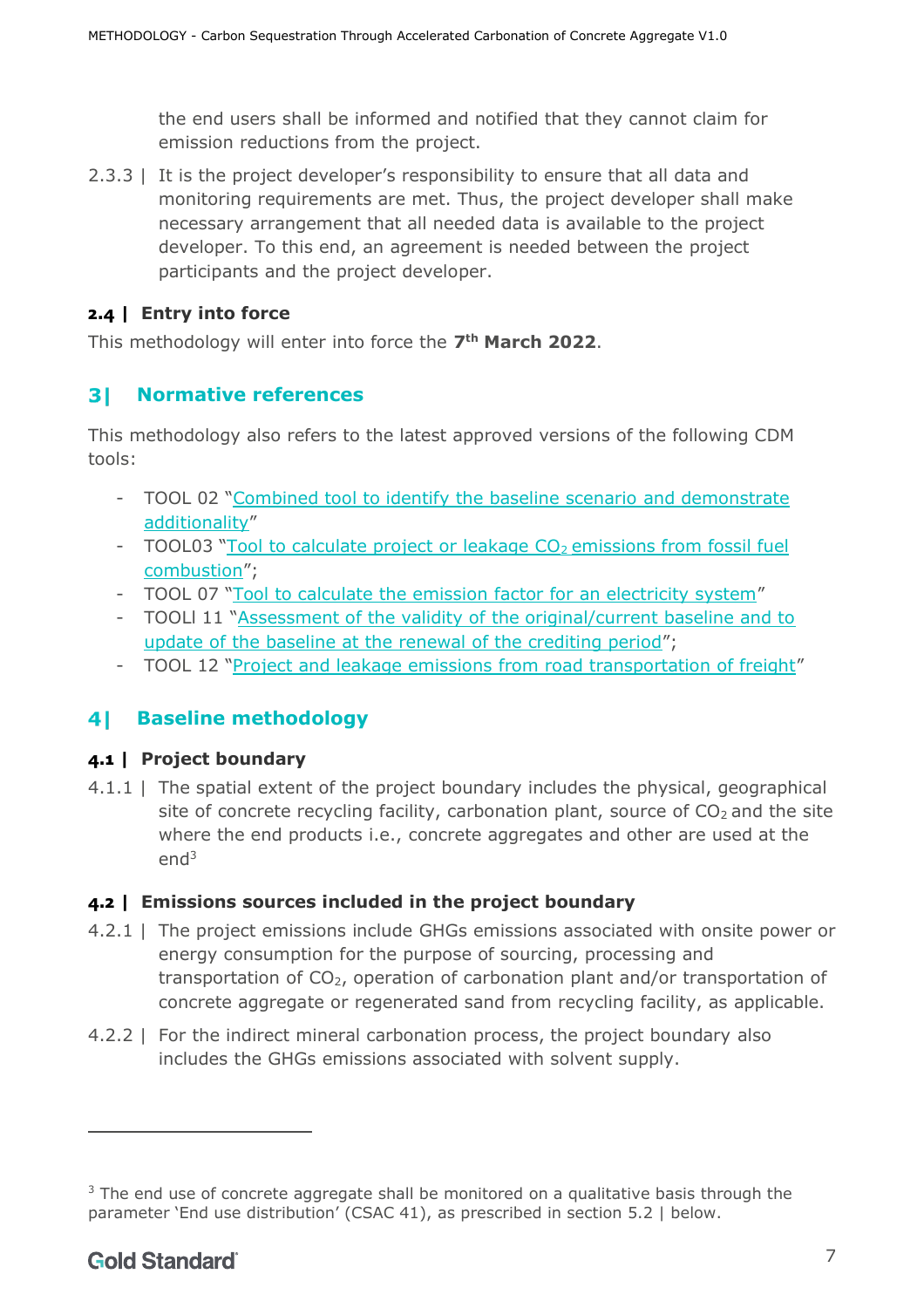

Figure 1 - Project boundary

- 4.2.3 | As long as the waste treatment or reuse of demolition concrete involves same steps in project and baseline scenario, associated emissions may be ignored and are not accounted for. If the demolition concrete involves additional processing steps to prepare it for carbonation purpose, for example crushing to smaller grain size distributions than in the baseline scenario to increase the uptake efficiency of the concrete aggregate, the GHGs emissions associated with energy consumption needed for this additional processing steps shall be accounted for, unless justified negligible.
- 4.2.4 | The products of the processes, namely carbonated concrete aggregate or recycled sand and  $CaCO<sub>3</sub>$  are afterwards used downstream for the production of new concrete and other products.

### <span id="page-7-0"></span>**4.3 | Demonstration of additionality**

- 4.3.1 | The additionality shall be demonstrated and assessed using the latest version of the "[Combined tool to identify the baseline scenario and demonstrate](https://cdm.unfccc.int/methodologies/PAmethodologies/tools/am-tool-02-v7.0.pdf/history_view)  [additionality](https://cdm.unfccc.int/methodologies/PAmethodologies/tools/am-tool-02-v7.0.pdf/history_view)".
- 4.3.2 | The project developer shall provide transparent and documented evidence to demonstrate the additionality in line with applied additionality tool.

#### <span id="page-7-1"></span>**4.4 | Baseline scenario determination**

4.4.1 | Project developer shall identify the most plausible baseline scenario among all realistic and credible alternatives(s). The latest approved version of the CDM Tool 02 "[Combined tool to identify the baseline scenario and demonstrate](https://cdm.unfccc.int/methodologies/PAmethodologies/tools/am-tool-02-v7.0.pdf/history_view)  [additionality](https://cdm.unfccc.int/methodologies/PAmethodologies/tools/am-tool-02-v7.0.pdf/history_view)" shall be applied to assess which of these alternatives should be excluded from further consideration (e.g., alternatives where barriers are prohibitive or which are clearly economically unattractive). Where more than one credible and plausible alternative remains, project participants shall, as a conservative assumption, use the alternative baseline scenario that results in the lowest baseline emissions as the most likely baseline scenario.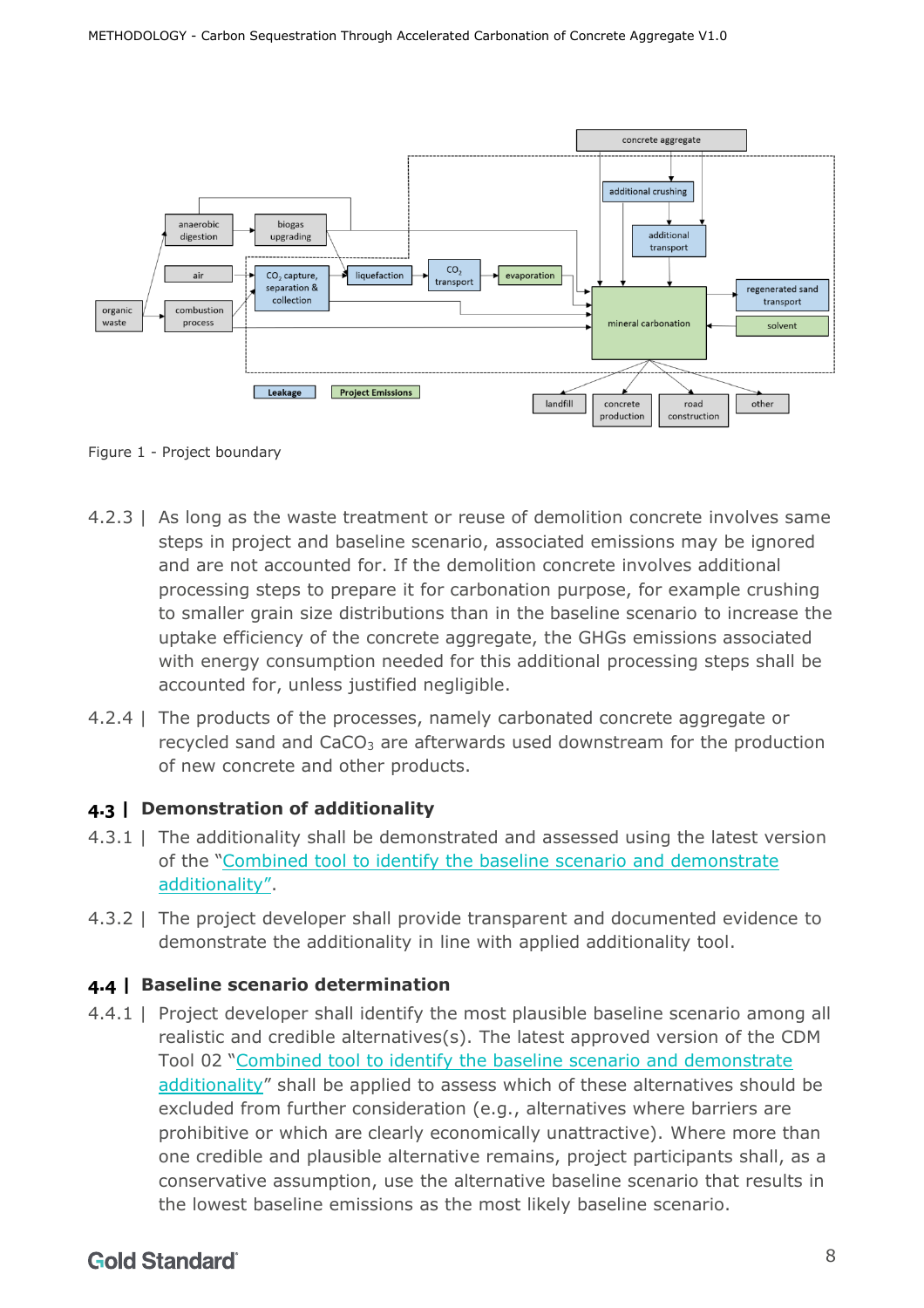- 4.4.2 | In doing so, project participants shall consider all realistic and credible scenarios for the treatment of demolition concrete and for the  $CO<sub>2</sub>$  originating from biogenic source, that are consistent with current rules and regulations in the host country or region, including the existing practice of demolition concrete treatment, the proposed project activity, and practices in other CRFs in the region using similar input raw materials, and facing similar economic, market and technical circumstances. The baseline alternatives shall be (but not limited to):
	- a. Landfilling of the demolished concrete without any prior treatment.
	- b. Crushing and sorting out the steel reinforcements bars and other useful materials from demolition concrete at sorting plants with further landfilling of concrete.
	- c. Crushing and sorting out the materials from demolition concrete with further recycling into new concrete (through its crushing into concrete aggregate and use in the preparation of new concrete or use in unbound form, e.g., construction of roads).
	- d. Landfilling of biogenic waste. Combustion of landfill gas without capture and storage of the  $CO<sub>2</sub>$  emissions.
	- e. Anaerobic digestion of biogenic waste, cleansing of the biogas through biogas upgrading and releasing of the separated  $CO<sub>2</sub>$  into the atmosphere.
	- f. Incineration of biogenic waste without capture and storage of the  $CO<sub>2</sub>$ emissions.
	- g. Anaerobic digestion of biogenic waste, cleansing of the biogas through biogas upgrading and storing of the separated biogenic  $CO<sub>2</sub>$  in concrete aggregate (proposed project activity which is realized without GS4GG certification consideration).
	- h. Combustion of landfill gas, capture and separation of the emitted  $CO<sub>2</sub>$ with subsequent storage in concrete aggregates (proposed project activity which is realized without GS4GG certification consideration).
	- i. Incineration of biogenic waste, capture and separation of the emitted  $CO<sub>2</sub>$ with subsequent storage in concrete aggregates (proposed project activity which is realized without GS4GG certification consideration).
	- i. Direct Air Capture with subsequent storage of the  $CO<sub>2</sub>$  in concrete aggregates (proposed project activity which is realized without GS4GG certification consideration).
- 4.4.3 | This Methodology is applicable only in case where it can be proven that alternative is: Demolition concrete is generated and used or landfilled and  $CO<sub>2</sub>$ originating from DAC or biogenic source is emitted to the atmosphere, where biogenic source is used to supply CO2. *As a result, no carbonation plant is constructed and operated and no CO<sup>2</sup> is captured and supplied to the CO<sup>2</sup> carbonation plant,* is the most plausible baseline scenario.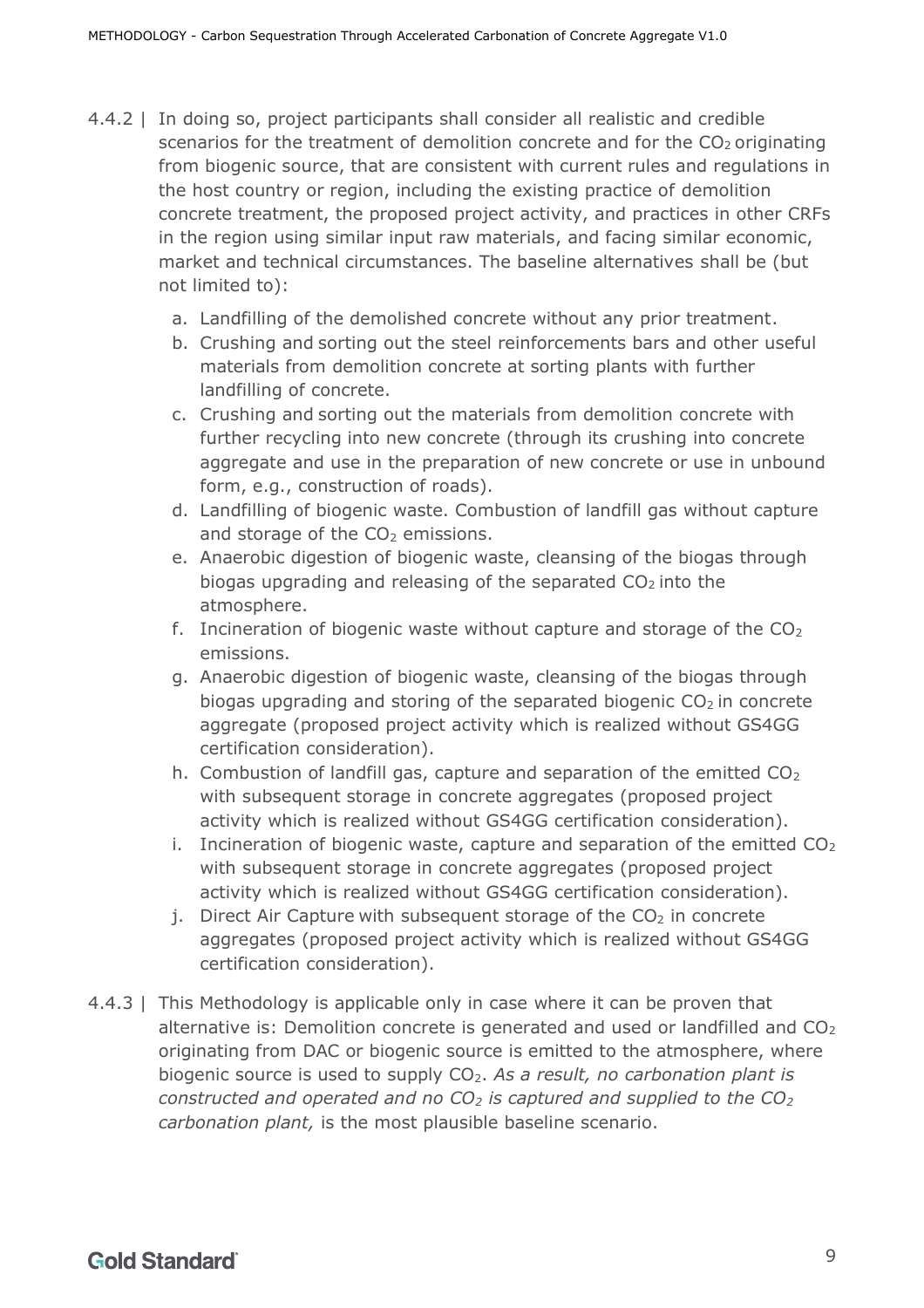# <span id="page-9-1"></span><span id="page-9-0"></span>**4.5 | Baseline emissions**

# **a. Ex-ante quantification of baseline emissions**

- 4.5.1 | The baseline scenario does not generate any positive or negative emissions while the purpose of the project is to sequester biogenic  $CO<sub>2</sub>$  in concrete aggregate through mineral carbonation. By doing so, concrete aggregate serves as permanent sink. Therefore, the term "Project Sinks" is applied instead of the term "Baseline Emissions" in subsequent sections.
- 4.5.2 | Project Sinks are equivalent to the amount of  $CO<sub>2</sub>$  sequestered in carbonated concrete aggregate by applying direct or indirect mineral carbonation with biogenic  $CO<sub>2</sub>$  in the project activity. The ex-ante calculation is used to validate the amount of  $CO<sub>2</sub>$ , measured ex-post, stored in one project sink.
- 4.5.3 | For the ex-ante calculation of Project Sinks, the following formula is applied:

$$
GSC_y = \sum_{i=1}^{n} \sum_{d=1}^{m} MG_{rep,i,d} * SF_{i,d}
$$
 Eq. 1

Where:

| GSC <sub>v</sub>                 | Gross Sink Capacity in the monitoring period y of the<br>respective project sink ( $t CO2$ )                                                                                                                                                                                                                                                                                                                                                                                                                                                                                                                                                                       |
|----------------------------------|--------------------------------------------------------------------------------------------------------------------------------------------------------------------------------------------------------------------------------------------------------------------------------------------------------------------------------------------------------------------------------------------------------------------------------------------------------------------------------------------------------------------------------------------------------------------------------------------------------------------------------------------------------------------|
| $\mathrm{MG}_{\mathrm{rep},i,d}$ | = representative, cumulative mass of sub fractions $d$ and<br>material i (tconcrete aggregate) based on historical<br>data or forecast. Material of type <i>i</i> can be distinguished<br>in chemical composition. The amount of $CO2$ stored<br>depends on the grain size d of the material type i.<br>To obtain a precise ex-ante estimation of the project<br>sinks, the grain size distribution is split in $m$ sub<br>fractions of particles. The grain size distribution of<br>material <i>i</i> may be experimentally determined (SN EN<br>12620) through, e.g., sieving. Alternatively, the data<br>can also be sourced from data sheets from the crusher. |
| $SF_{i,d}$                       | $=$ Sink factor corresponding to the specific amount of $CO2$<br>that can be permanently fixed in the material <i>i</i> of grain<br>size $d$ (t CO <sub>2</sub> /t concrete aggregate).                                                                                                                                                                                                                                                                                                                                                                                                                                                                            |

4.5.4 | The sink factor  $SF_{i,d}$  is a function of the grain size d and the quality of the material of type *i*. For this reason, the sink factor SF<sub>id</sub> for each sub-fraction *d* of the material *i* has to be provided. Sink factors may be determined in lab scale measurements, based on previous measurements at industrial scale or they can be extracted from reports, data sheets or scientific literature. The following sink factors shall be used as default values for concrete aggregate with a low content  $(<5\%)$  of other inert materials such as clay bricks<sup>4</sup>:

<sup>4</sup> Tiefenthaler et al. (2021).*In press*.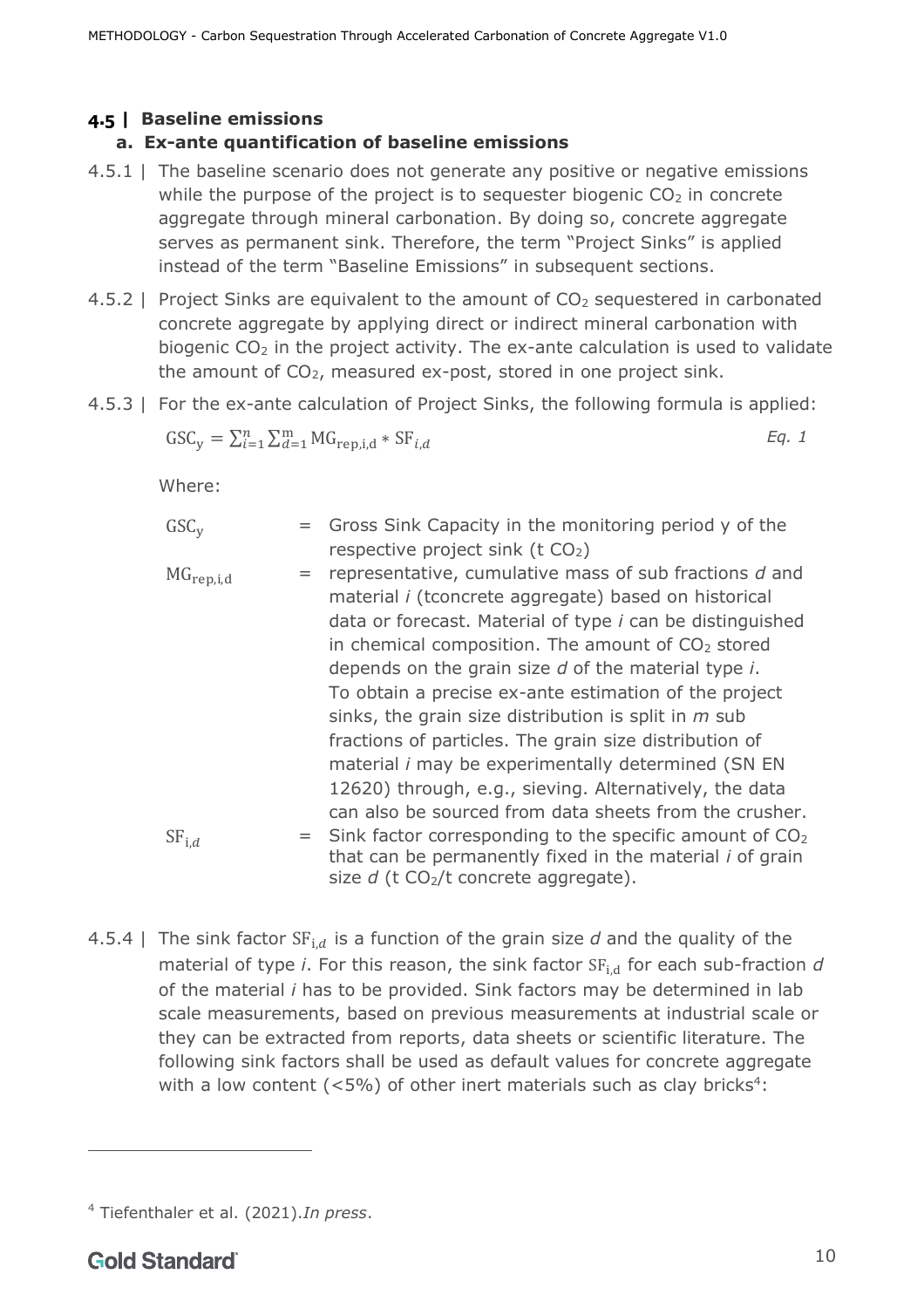| Grain size   0-2 mm   2-4 mm   4-8 mm   8-16 |       |      |      |        | $16 - 22$ | $>22$ mm |
|----------------------------------------------|-------|------|------|--------|-----------|----------|
| distribution                                 |       |      |      | mm     | mm        |          |
|                                              | 0.035 | 0.02 | 0.01 | 0.0075 | 0.006     | 0.005    |

### <span id="page-10-0"></span>**b. Ex-post quantification of Baseline emissions**

- 4.5.5 | Project Sinks are equivalent to the amount of  $CO<sub>2</sub>$  sequestered as  $CaCO<sub>3</sub>$  by carbonating concrete aggregate with  $CO<sub>2</sub>$  in the project activity.
- 4.5.6 | For ex-post quantification of project sinks, the following equations are applied. Gross Sink capacity (equivalent to the Project Sinks) is determined by the following formula:

$$
PS_{y} = \sum_{i=1}^{n} \sum_{d=1}^{m} (m_{CO_{2,i,d}}^{in} - m_{CO_{2,i,d}}^{lost})
$$
 Eq. 2

Where:

| $PS_{V}$                            | = The Project Sink (or Gross Sink Capacity) for the<br>monitoring period $y$ , (t CO <sub>2</sub> ) corresponds to the amount<br>of CO <sub>2</sub> fed to the reactor system reduced by the                                            |
|-------------------------------------|-----------------------------------------------------------------------------------------------------------------------------------------------------------------------------------------------------------------------------------------|
| $m_{CO_2,i,d}^{in}$                 | amount of $CO2$ leaving the reactor system as a gas.<br>$=$ Mass of CO <sub>2</sub> which was fed to the carbonation plant in                                                                                                           |
|                                     | the monitoring period $y$ (t $CO2$ ) to be stored in material<br>i and grain size d.                                                                                                                                                    |
| $m_{\text{CO}_2,i,d}^{\text{lost}}$ | $=$ corresponds to the amount of $CO2$ exiting the process<br>without being stored in the monitoring period $y$ (t $CO2$ ).<br>This value depends on the type of material i, the grain<br>size d as well as on the technology deployed. |

4.5.7 | The amount of  $CO_2$   $\rm m^{lost}_{CO_2,i,d}$  lost may be calculated as follows:

#### **a. For Direct Mineral Carbonation:**

1 m<sup>3</sup> reactor volume is filled with  $\frac{\rho_{\text{bulk,i,d}}}{\rho_{\text{i,d}}}$  m<sup>3</sup> of material i and grain size d.  $p_{\text{bulk},i,d}$  and  $p_{i,d}$  corresponds to the bulk density and the density of the material i, grain size d. The space in-between the concrete aggregate particles is filled with gas. The gas void fraction  $\epsilon_i$  per m<sup>3</sup> of reactor volume can be calculated as follows:

$$
\epsilon_{i,d} = 1 - \frac{\rho_{bulk,i,d}}{\rho_{i,d}}
$$
 Eq. 3

When 1 m<sup>3</sup> of the reactor volume is discharged, the material and  $\epsilon_{i,d}$  m<sup>3</sup> gas of a CO<sub>2</sub> molar fraction  $y_{i,d}^{CO_2}$  are discharged. In addition to that, if the plant has per design an exiting gas stream, the gas flow rate and composition is quantified with respective devices – to be able to quantify the amount of  $CO<sub>2</sub> m_{CO<sub>2</sub>, i, d}^{out}$  (t  $CO<sub>2</sub>$ ) exiting the process in the monitoring period y. Thus, the amount of  $CO<sub>2</sub>$  lost in the monitoring period y is: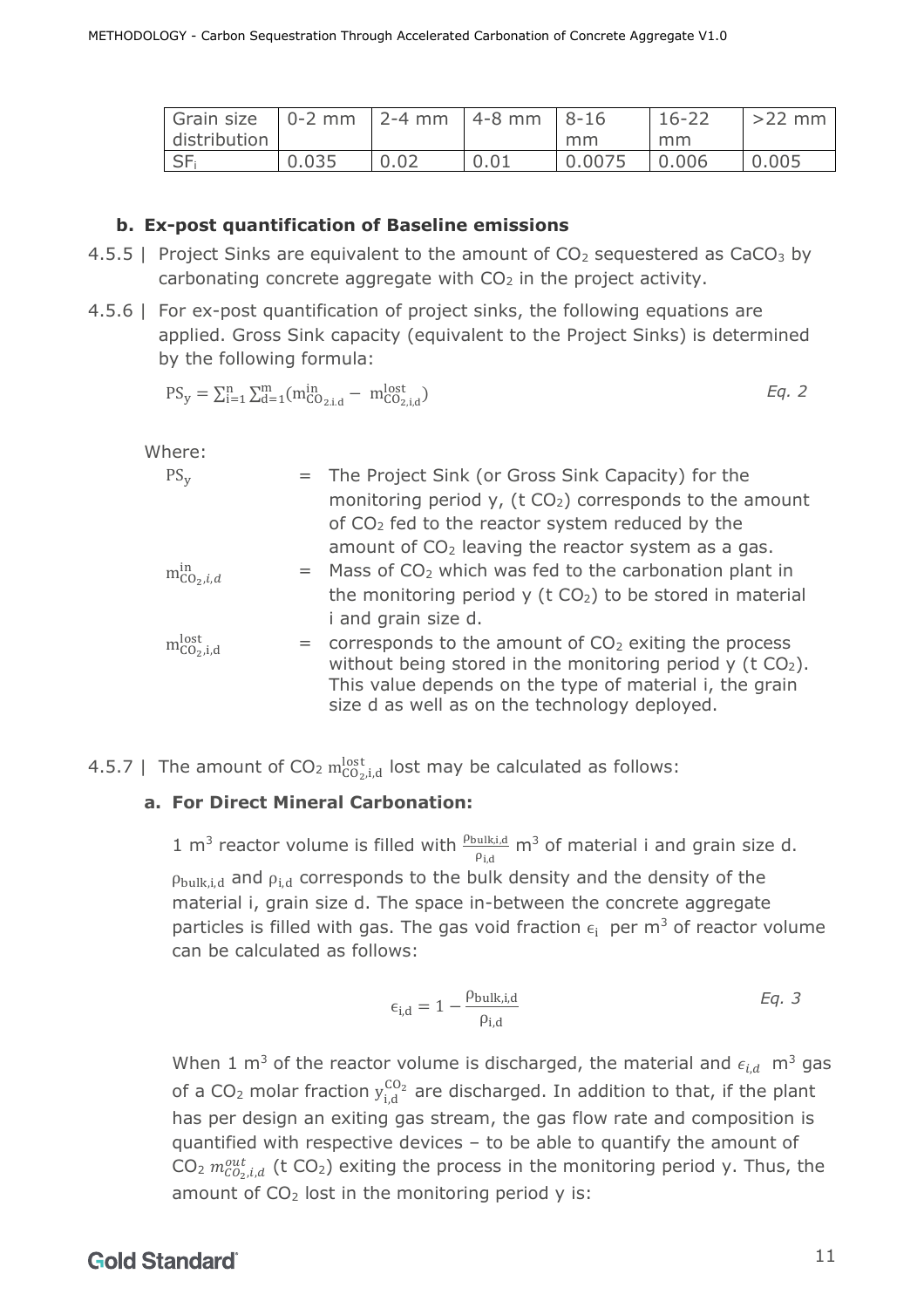$$
m_{CO_2,i,d}^{lost} = m_{CO_2,i,d}^{out} + \frac{p * M_{CO_2}}{R * T} * \epsilon_{i,d} * \frac{y_{i,d}^{CO_2}}{\rho_{bulk,i,d}} * MG_{y,i,d}
$$
Eq. 4

 $\textsf{M}_\textsf{CO}_2$  is the molar mass of CO<sub>2</sub> in t per mole; p to the total pressure in Pascal, R to the ideal gas constant and T to the ambient temperature in Kelvin.  $MG_{v.i.d.}$ corresponds to the cumulative mass of sub fractions d and material i processed within the monitoring period y (tonnes concrete aggregate).

## **b. Indirect Mineral Carbonation:**

The amount of CO<sub>2</sub> lost in a monitoring period is:  
\n
$$
m_{CO_2,i,d}^{lost} = m_{CO_2,i,d}^{out}
$$
\n
$$
Eq. 5
$$

## <span id="page-11-0"></span>**4.6 | Project emissions**

4.6.1 | Project emissions are associated with activities related to the operation of carbonation plant for  $CO<sub>2</sub>$  treatment:

$$
PEy = PEcarbonation,y + PEevaporation,y + PEsolvent,y
$$

Where:

| $PE_{v}$                    | $=$ Project emissions in the monitoring period y, (t CO <sub>2</sub> -<br>$eq.$ )                                                                                                                                                          |
|-----------------------------|--------------------------------------------------------------------------------------------------------------------------------------------------------------------------------------------------------------------------------------------|
| PE <sub>carbonation,y</sub> | $=$ Project emissions due to operation of the carbonation<br>plant in the monitoring period y, (t $CO2$ -eq.)                                                                                                                              |
| PE <sub>evaporation,y</sub> | = Emissions from consumption of energy, associated with<br>the evaporation of $CO2$ in the monitoring period y<br>$(t CO2-eq.)$<br>If the carbonation plant is located at the $CO2$ source                                                 |
|                             | and the $CO2$ for the carbonation is directly sourced from<br>the off-gas $PE_{evaporation,v} = 0$                                                                                                                                         |
| $PE_{\text{solvent},y}$     | $=$ Emissions associated to the supply of solvent (t CO <sub>2</sub> -<br>eq.). Solvent is required only for the indirect mineral<br>carbonation process. For the direct mineral carbonation<br>process, the $PE_{\text{solvent},v} = 0$ . |

4.6.2 | Project emissions due to the energy consumption of the carbonation plant are determined with the following formula:

$$
PE_{carbonation, y} = EC_{carbonation, y} * EF_{el} + \sum FC_{carbonation, i, y} * NCV_i * EF_{fuel, i}
$$

Where:

| EC <sub>carbonation,y</sub> | = Electricity Consumption of carbonation plant in          |
|-----------------------------|------------------------------------------------------------|
|                             | monitoring period y (MWh)                                  |
| $EF_{el}$                   | $=$ Emission factor of the consumed electricity (t $CO2$ - |
|                             | eq./MWh)                                                   |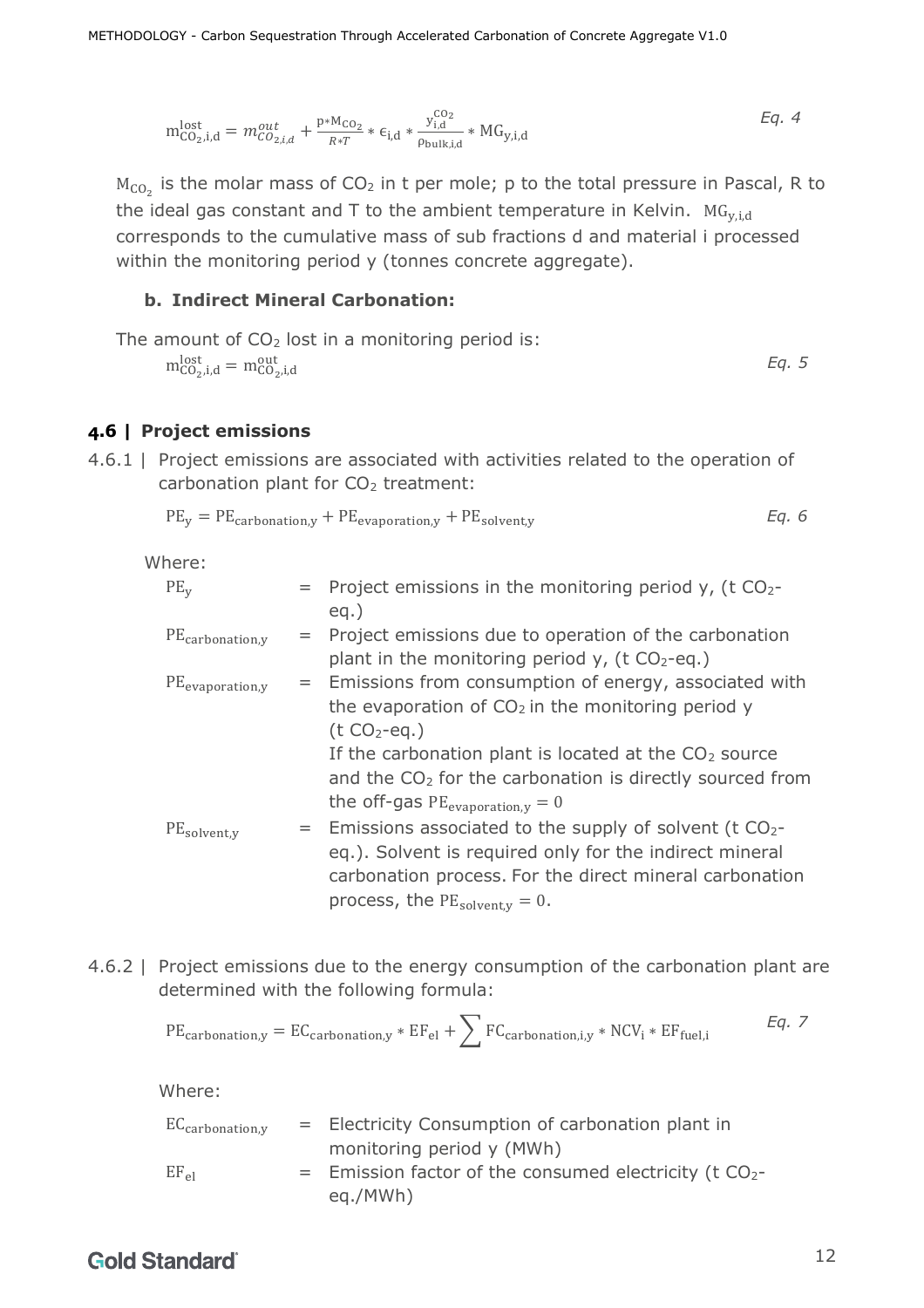| $FC_{carbonation,i,y}$ | $=$ Consumption of fuel type i in year y used for operation   |
|------------------------|---------------------------------------------------------------|
|                        | of carbonation reactor (e.g. diesel generation for on-        |
|                        | site electricity consumption) (t)                             |
| $NCV_i$                | $=$ Net calorific value of fuel type i (MJ/t)                 |
| $EF_{fuel,i}$          | $=$ Emission factor of fuel type i (tCO <sub>2</sub> -eq./MJ) |

4.6.3 | Emissions from consumption of energy, associated with the evaporation of CO<sup>2</sup> are determined by the following formula:

$$
PE_{evaporation} = EC_{evaporation,y} * EF_{el} + \sum FC_{evaporation,i,y} * NCV_i * EF_{fuel,i}
$$

Where:

| $\text{EC}_{\text{evaporation},y}$                       | $=$ | Electricity Consumption of CO <sub>2</sub> reboiler in monitoring                |
|----------------------------------------------------------|-----|----------------------------------------------------------------------------------|
|                                                          |     | period y (MWh)                                                                   |
| $EF_{el}$                                                |     | $=$ Emission factor of the consumed electricity (t CO <sub>2</sub> -<br>eq./MWh) |
|                                                          |     |                                                                                  |
| $\mathop{\mathrm{FC}}\nolimits_{\text{evaporation,i,y}}$ |     | $=$ Consumption of fuel type i in year y used for operation                      |
|                                                          |     | of reboiler (e.g., diesel generation for on-site electricity                     |
|                                                          |     | consumption) (t)                                                                 |
| $NCV_i$                                                  |     | $=$ Net calorific value of fuel type i (MJ/t)                                    |
| $EF_{fuel,i}$                                            |     | $=$ Emission factor of fuel type i (tCO <sub>2</sub> -eq./MJ)                    |
|                                                          |     |                                                                                  |

4.6.4 | Emissions associated to the production and supply of the solvent used for the indirect mineral carbonation process are determined by the following formula:

$$
PE_{\text{solvent,y}} = SC_{y} * EF_{\text{solvent}} \tag{Eq. 9}
$$

Where:

| $\text{SC}_{\text{v}}$ | = Solvent Consumption of the indirect mineral                 |
|------------------------|---------------------------------------------------------------|
|                        | carbonation process, (tsolvent)                               |
| $EF_{\rm solvent}$     | $=$ Emission factor of the solvent supply. A default value    |
|                        | may be used for the $EF_{solvent}$ which considers the entire |
|                        | life cycle of the solvent for example refer to databases      |
|                        | such as Ecoinvent. ( $t CO2$ -eq./ $t$ solvent)               |

# <span id="page-12-0"></span>**4.7 | Leakage**

- 4.7.1 | Leakage emissions consist of:
	- a. Emissions due to the energy consumption associated with the additional crushing effort to reach higher  $CO<sub>2</sub>$  uptake efficiencies of the concrete aggregate
	- b. Emissions due to electricity and heat demand associated with the capture, separation and collection of the CO<sub>2</sub>
	- c. Emissions due to the energy consumption of the  $CO<sub>2</sub>$  tank associated with refrigerating the CO<sub>2</sub>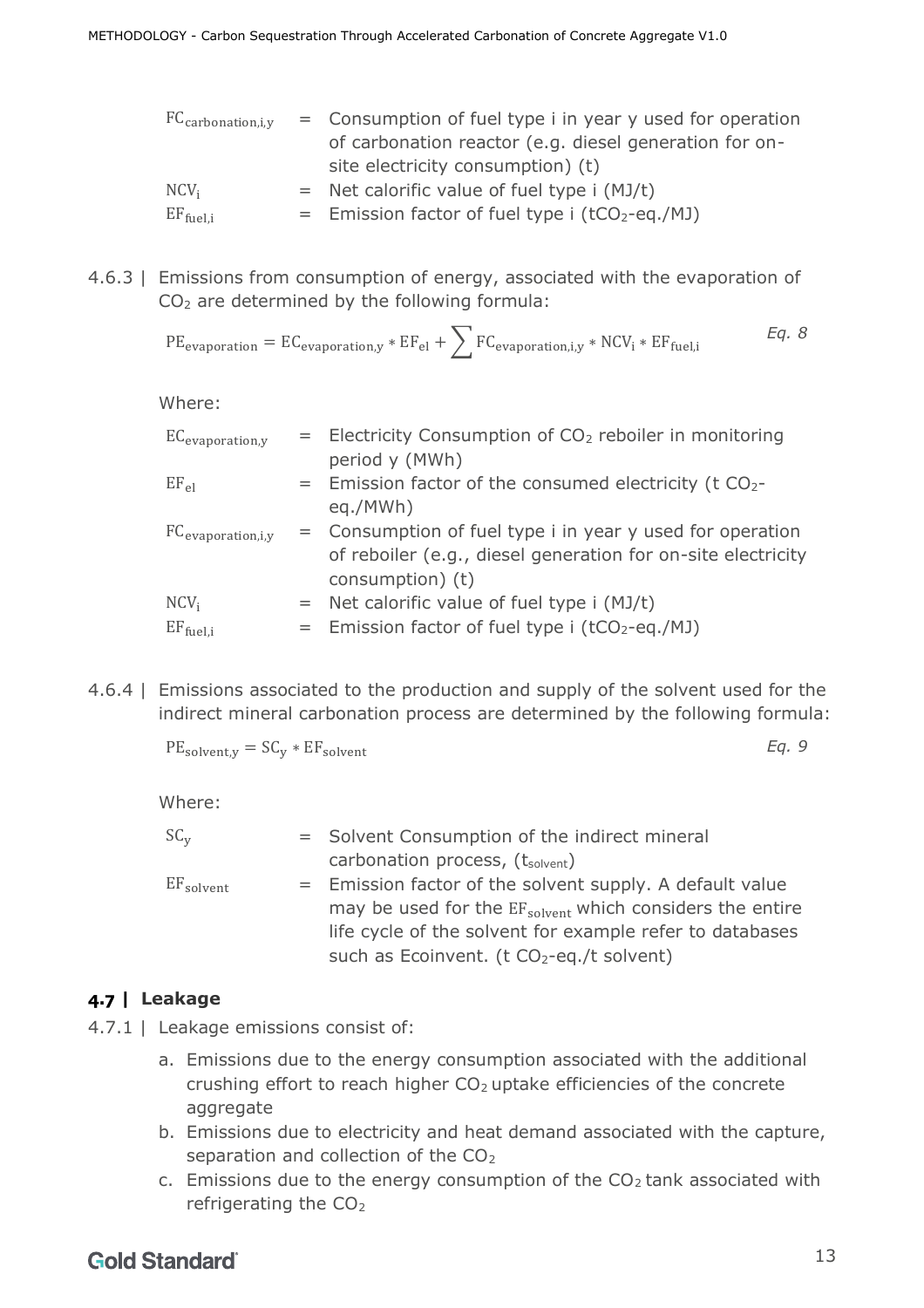- d. Emissions due to electricity consumption associated with the liquefaction of  $CO<sub>2</sub>$
- e. Emissions associated with the transportation of liquefied  $CO<sub>2</sub>$  to the carbonation plant
- f. Emissions associated with the transportation of concrete aggregate and regenerated sand
- 4.7.2 | The leakage emissions are calculated as follows:

$$
LE_y = LE_{crusher,y} + LE_{capture,y} + LE_{liqu,y} + LE_{ref,CO_2,y} + LE_{tr,CO2,y} + LE_{tr,CA,y} \quad Eq. 10
$$
  
+ LE<sub>tr,CCA/sand,y</sub>

Where:

| LE <sub>v</sub><br>$LE_{\text{crusher,y}}$ | $=$<br>$=$ | Leakage Emissions in monitoring period $y$ , (t CO <sub>2</sub> -eq.)<br>Emissions due to energy consumption associated with<br>the additional crushing effort in monitoring period y. If<br>the demolition concrete is crushed to the same grain<br>size distribution as in the baseline scenario: $LEcrusher.v =$<br>$\Omega$ |
|--------------------------------------------|------------|---------------------------------------------------------------------------------------------------------------------------------------------------------------------------------------------------------------------------------------------------------------------------------------------------------------------------------|
| $LE$ <sub>capture,y</sub>                  | $=$        | Emissions due to electricity and heat consumption<br>associated with the separation, capture and collection<br>of the $CO2$ in monitoring period y. If the carbonation<br>plant is located at the $CO2$ source and the $CO2$ for the<br>carbonation is directly sourced from the off-gas:<br>$LE_{\text{capture},y} = 0$        |
| $LE_{liqu,y}$                              | $=$        | Emissions due to electricity consumption associated<br>with the liquefaction of $CO2$ in monitoring period y,<br>$(t CO2-eq.)$ If the carbonation plant is located at the<br>$CO2$ source and the $CO2$ for the carbonation is directly<br>sourced from the off-gas: $LE_{\text{liqu},y}=0$                                     |
| $LE_{ref,CO_2,y}$                          | $=$        | Emissions due to the refrigerating effort of the CO <sub>2</sub><br>tank. If a vacuum isolated tank is used without the<br>requirement of refrigeration $LE_{ref,CO_2,y} = 0$                                                                                                                                                   |
| $LE_{tr,CO2,y}$                            | $=$        | Emissions due to transportation of liquefied CO <sub>2</sub> from<br>liquefying plant to the carbonation plant in monitoring<br>period $y$ , (t $CO_2$ -eq.) If the carbonation plant is located<br>at the $CO2$ source and the $CO2$ for the carbonation is<br>directly sourced from the off-gas: $LE_{\text{tr,CO2,y}} = 0$   |
| $LE_{tr,CA,y}$                             | $=$        | Emissions due to transportation of concrete aggregate<br>from the CRF to the carbonation plant in monitoring<br>period $y$ , (t $CO_2$ -eq.). These emissions only have to be<br>considered when the carbonation plant is not located at<br>the CRF.                                                                            |
| $LE_{tr, CCA/sand,y}$                      | $=$        | Emissions from transportation of carbonated concrete<br>aggregate or regenerated sand from the carbonation<br>plant to the location of treatment of the carbonated                                                                                                                                                              |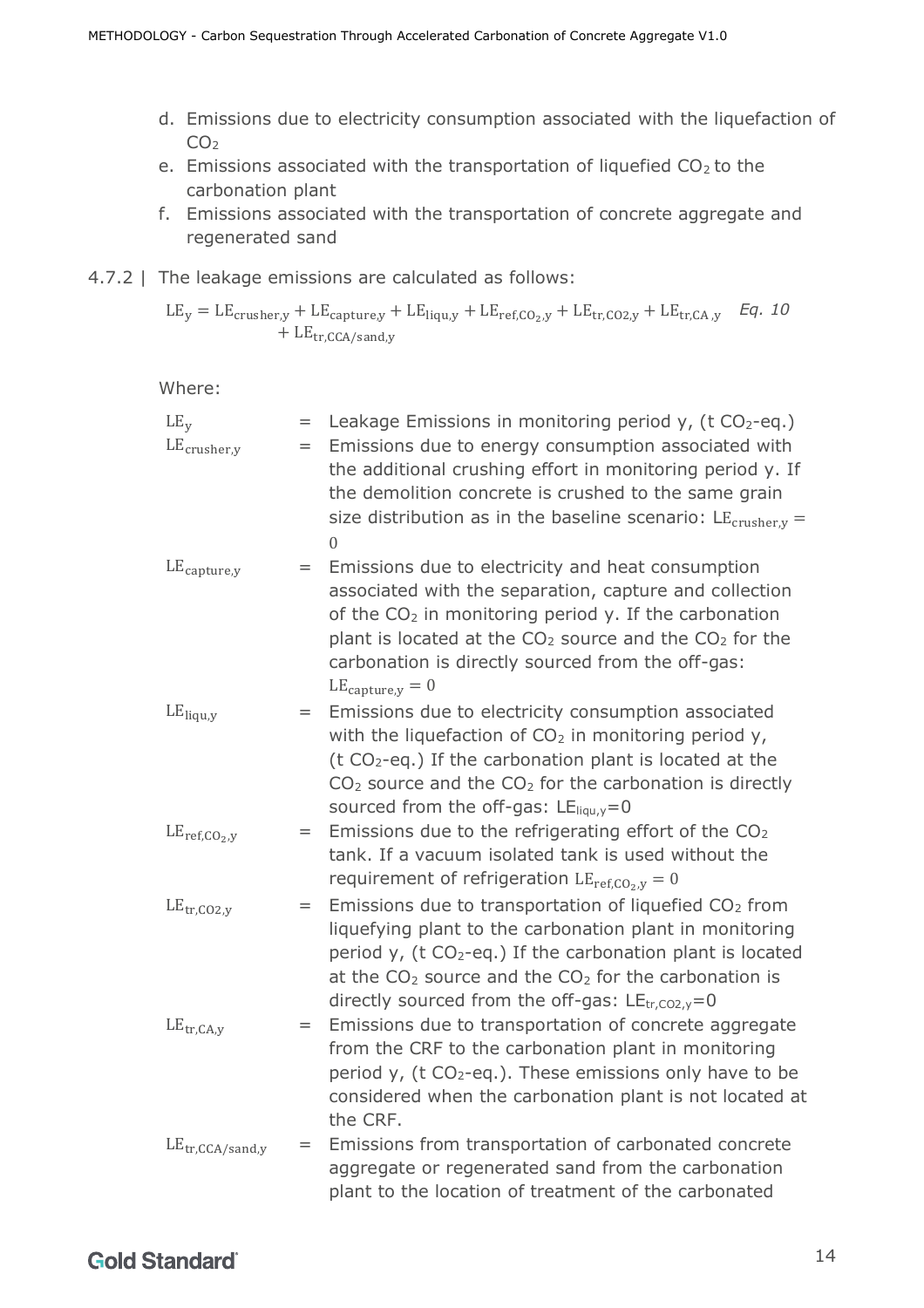concrete aggregate or regenerated sand in the monitoring period  $y$ , (t CO<sub>2</sub>-eq.). These emissions only have to be considered when the carbonation plant is not located at the CRF

4.7.3 | Determination of Leakage due to the energy consumption associated with the additional crushing effort of the concrete aggregate

$$
LE_{\text{crusher},y} = EC_{\text{crushing},y} * EF_{\text{el}} + \sum FC_{\text{crusher},i,y} * NCV_i * EF_{\text{fuel},i}
$$

Where:

| $EC_{crusher,y}$   | = Electricity Consumption of the crusher for the additional          |
|--------------------|----------------------------------------------------------------------|
|                    | crushing effort in monitoring period y (MWh)                         |
| $EF_{\rho}$        | $=$ Emission factor of the consumed electricity (t CO <sub>2</sub> - |
|                    | eg./MWh)                                                             |
| $FC_{crusher,i,y}$ | = Consumption of fuel type i in year y used for operation            |
|                    | of the crusher for the additional crushing effort                    |
| $NCV_i$            | $=$ Net calorific value of fuel type i (GJ/t)                        |
| $EF_{fuel,i}$      | = Emission factor of fuel type i $(t_{\text{co2}}\text{-eq.}/GJ)$    |
|                    |                                                                      |

4.7.4 | Determination of Leakage due to the energy consumption for the capture, separation and collection of CO<sub>2</sub>

$$
LE_{capture,y} = EC_{capture,y} * EF_{el} + \sum FC_{capture,i,y} * NCV_i * EF_{fuel,i}
$$

Where:

| $EC_{\rm capture,y}$      | Electricity consumption of the $CO2$ capture, separation             |
|---------------------------|----------------------------------------------------------------------|
|                           | and collection process in monitoring period y (MWh)                  |
| $EF_{el}$                 | $=$ Emission factor of the consumed electricity (t CO <sub>2</sub> - |
|                           | eq./MWh)                                                             |
| $FC_{\text{capture},i,y}$ | = Consumption of fossil fuel(s) i for on-site power and              |
|                           | heat generation for the capture, separation and                      |
|                           | collection process in monitoring period y.                           |
| $NCV_i$                   | $=$ Net calorific value of fuel type i (GJ/t)                        |
| $EF_{fuel.i}$             | $=$ Emission factor of fuel type i (tCO <sub>2</sub> -eq./GJ)        |
|                           |                                                                      |

4.7.5 | Determination of Leakage due to energy consumption associated with the liquefaction of  $CO<sub>2</sub>$  are calculated by the following formula:

$$
LE_{\text{liqu},y} = EC_{\text{liquefaction},y} * EF_{\text{el}} + \sum FC_{\text{liquefaction},i,y} * NCV_i * EF_{\text{fuel},i} \qquad \qquad Eq. 13
$$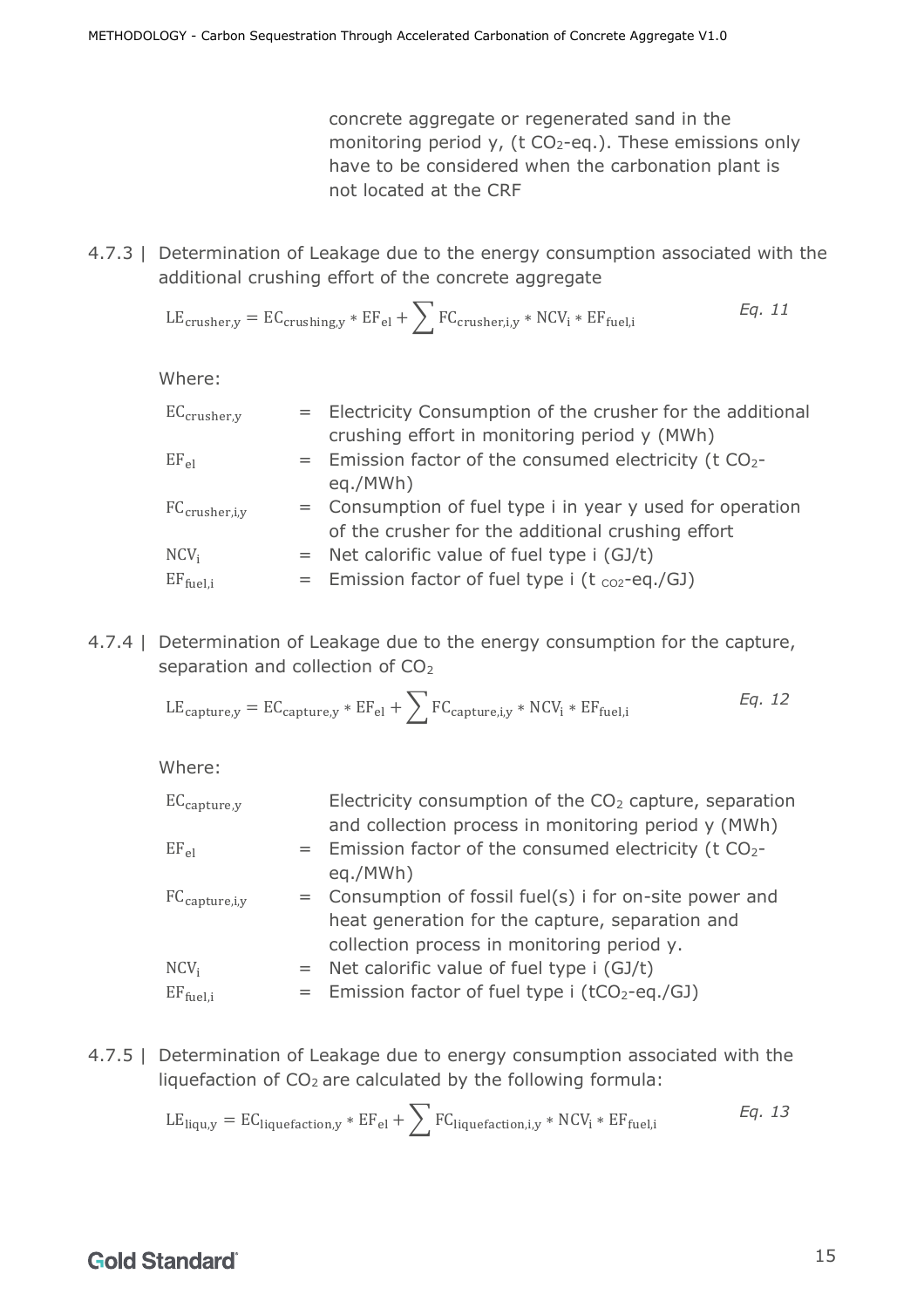| Where:                           |                                                                                                                                                                 |
|----------------------------------|-----------------------------------------------------------------------------------------------------------------------------------------------------------------|
| EC <sub>liquefaction,y</sub>     | = Electricity Consumption of liquefaction<br>plant in monitoring period y (MWh)                                                                                 |
| $EF_{el}$                        | $=$ Emission factor of the consumed<br>electricity ( $t CO2$ -eq./MWh)                                                                                          |
| FC <sub>liquefaction, i, y</sub> | $=$ Consumption of fuel type i in year y used<br>for operation of the liquefaction plant (e.g.<br>diesel generation for on site electricity<br>consumption) (t) |
| $NCV_i$                          | $=$ Net calorific value of fuel type i (MJ/t)                                                                                                                   |
| $EF_{fuel,i}$                    | $=$ Emission factor of fuel type i (tCO <sub>2</sub> -<br>eq./MJ)                                                                                               |

4.7.6 | Determination of leakage due to refrigerating effort of the  $CO<sub>2</sub>$  tank

$$
LE_{ref,CO_2,y} = EC_{ref,CO_2,y} * EF_{el} + \sum FC_{ref,CO_2,i,y} * NCV_i * EF_{fuel,i}
$$

Where:

| $\text{EC}_{\text{ref,CO}_2,\text{y}}$                           | $=$ Electricity Consumption of CO <sub>2</sub> tank in monitoring    |
|------------------------------------------------------------------|----------------------------------------------------------------------|
|                                                                  | period y (MWh)                                                       |
| $EF_{el}$                                                        | $=$ Emission factor of the consumed electricity (t CO <sub>2</sub> - |
|                                                                  | eg./MWh)                                                             |
| $\mathsf{FC}_{\mathsf{ref},\mathsf{CO}_2,\mathsf{i},\mathsf{y}}$ | $=$ Consumption of fuel type i in year y used for the                |
|                                                                  | refrigerating effort of CO <sub>2</sub> tank                         |
| $NCV_i$                                                          | $=$ Net calorific value of fuel type i (MJ/t)                        |
| $EF_{fuel.i}$                                                    | $=$ Emission factor of fuel type i (t CO <sub>2</sub> -eq./MJ)       |
|                                                                  |                                                                      |

4.7.7 | Determination of leakage due to transportation of liquefied  $CO<sub>2</sub>$ , concrete aggregate and regenerated sand:

> Emissions from transportation of liquefied CO<sub>2</sub>, concrete aggregate or regenerated sand shall be determined using the CDM tool 12 "[Project and](https://cdm.unfccc.int/methodologies/PAmethodologies/tools/am-tool-12-v1.1.0.pdf/history_view)  [Leakage Emissions from Transportation](https://cdm.unfccc.int/methodologies/PAmethodologies/tools/am-tool-12-v1.1.0.pdf/history_view) of Freight". Option A: Monitoring fuel consumption is recommended, however, alternatively, Option B: Using conservative default values of [Tool 12](https://cdm.unfccc.int/methodologies/PAmethodologies/tools/am-tool-12-v1.1.0.pdf/history_view) may be applied as follows:

$$
LE_{tr,CO2,y} = \sum D_{CO2, f,y} * FR_{CO2, f,y} * EF_{tr,f}
$$
  
\nWhere:  
\n
$$
LE_{tr,CO2,y} = \text{Emissions due to transportation of liquid of 1002 from the CO2 source to the carbonation plant in the\nmonitoring period y, (t CO2-eq.)\n
$$
D_{CO2, f,y} = \text{Round trip distance between the CO2 source and the}
$$
$$

carbonation plant of freight transportation activity f in monitoring period y (km)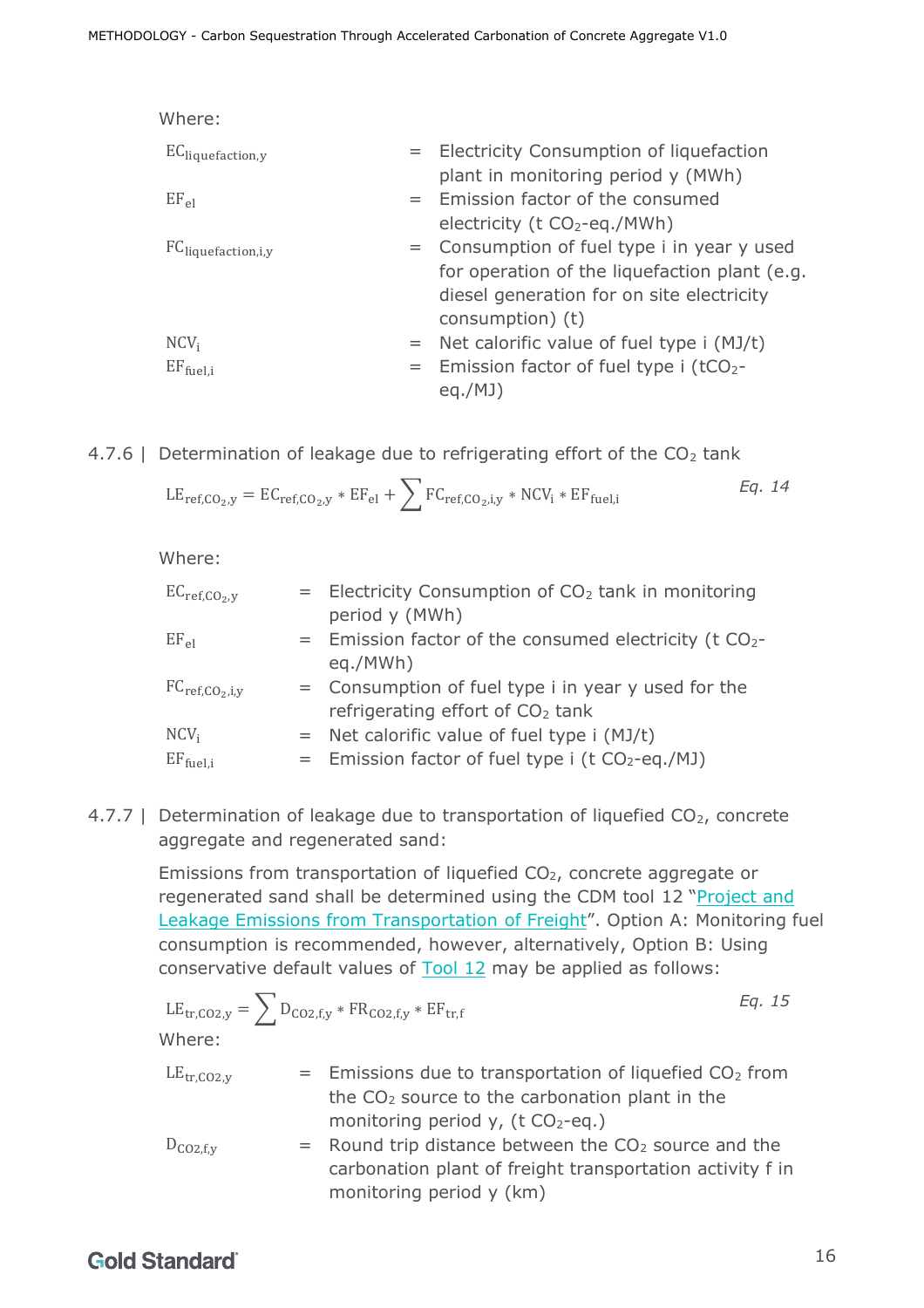| $FR_{CO2,f,y}$ | = Total mass of freight transported in freight                         |
|----------------|------------------------------------------------------------------------|
|                | transportation activity f in monitoring period y (tons)                |
| $EF_{tr,f}$    | $=$ Default CO <sub>2</sub> emission factor for freight transportation |
|                | activity $f(t CO2-eq./t km)$ .                                         |
| $\mathsf{f}$   | $=$ Freight transportation activities conducted in the                 |
|                | project activity in monitored period y                                 |

Emissions from transportation of concrete aggregate from the CRF to the carbonation plant:

$$
LE_{tr,CA,y} = \sum D_{CA,e,y} * FR_{CA,e,y} * EF_{Tr,e}
$$
 *Eq. 16*

Where:

| $LE_{\text{tr,CA},y}$ | = Emissions from transportation of concrete aggregate<br>from the CRF to the carbonation plant in the monitoring |
|-----------------------|------------------------------------------------------------------------------------------------------------------|
|                       | period $y$ , (t $CO_2$ -eq.)                                                                                     |
| $D_{CA,e,y}$          | $=$ Round trip distance between CRF and carbonation plant                                                        |
|                       | of freight transportation activity e in monitoring period                                                        |
|                       | $y$ (km)                                                                                                         |
| FR <sub>CA,e,y</sub>  | = Total mass of freight transported in freight                                                                   |
|                       | transportation activity e in monitoring period y (tons)                                                          |
| $EF_{tr,e}$           | $=$ Default CO <sub>2</sub> emission factor for freight transportation                                           |
|                       | activity e (t $CO_2$ -eq./t km).                                                                                 |
| e                     | = Freight transportation activities conducted in the                                                             |
|                       | project activity in monitored period y                                                                           |

Emissions from transportation of carbonated concrete aggregate or regenerated sand from the carbonation plant to the location of downstream use (e.g. concrete producer). These emissions are only to be accounted for if the carbonated concrete aggregate or the regenerated sand do not go back to the CRF. If they are returned to the CRF, the calculated emissions by applying equation 16 can be multiplied by a factor of two to account for the transport's emissions of the carbonated concrete aggregate or regenerated sand.

$$
\text{LE}_{\text{tr},\text{CCA/sand},y} = \sum (\text{D}_{\text{CCA/sand},g,y} - \text{D}_{\text{sand},\text{baseline}}) * \text{FR}_{\text{CCA/sand},g,y} * \text{EF}_{\text{Tr},g} \qquad \text{Eq. 17}
$$

Where:

| \n $LE_{\text{tr,CCA/sand},y}$ \n | = | Emissions from transportation of carbonated concrete<br>\n <code>aggregate or regenerated sand from the carbonation</code><br>\n <code>plant to the location of downstream use in the<br/>\n<code>monitoring period y, (t CO<sub>2</sub>-eq.)</code>\n</code> |
|-----------------------------------|---|---------------------------------------------------------------------------------------------------------------------------------------------------------------------------------------------------------------------------------------------------------------|
| \n $D_{\text{CCA/sand},gy}$ \n    | = | \n        Round trip distance between carbonation plant and<br>\n        location of downstream use of carbonated concrete<br>\n        aggregate or regenerated sand of freight transportation<br>\n        activity g in monitoring period y (km)\n         |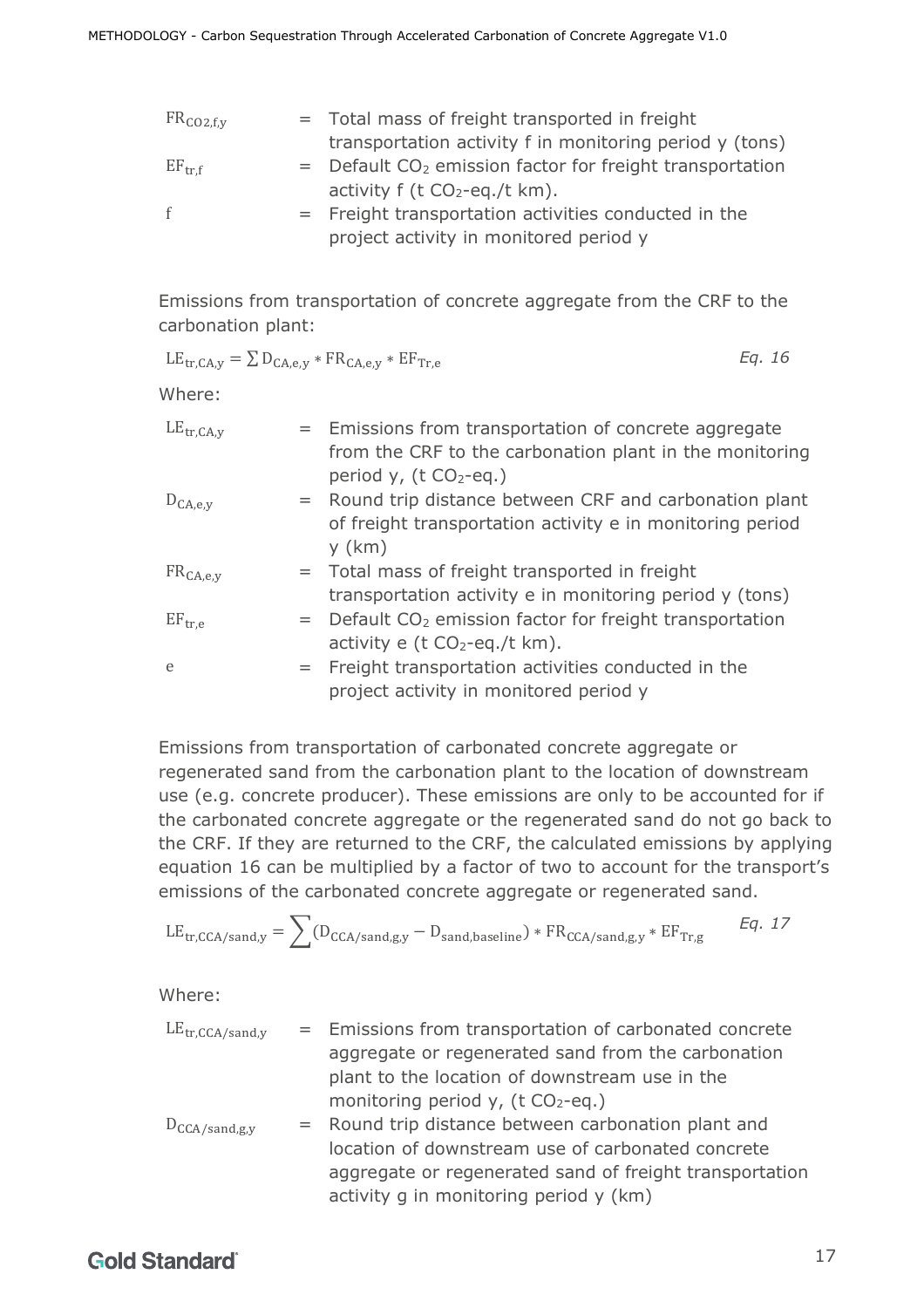| $D_{\text{sand,baseline}}$ | = Average round trip distance between CRF and                          |
|----------------------------|------------------------------------------------------------------------|
|                            | downstream use of concrete aggregate (e.g. concrete                    |
|                            | production facility) in baseline scenario.                             |
| $FR_{\text{CCA/sand,g,y}}$ | = Total mass of freight transported in freight                         |
|                            | transportation activity g in monitoring period y (tons)                |
| $EF_{tr,g}$                | $=$ Default CO <sub>2</sub> emission factor for freight transportation |
|                            | activity $q$ (t $CO_2$ -eq./t km).                                     |
| g                          | Freight transportation activities conducted in the                     |
|                            | project activity in monitored period y                                 |

4.7.8 | Project emissions related to leakage of  $CO<sub>2</sub>$  from the carbonation reactor during the carbonation process. A certain amount of  $CO<sub>2</sub>$  is lost during the carbonation process and escapes through the exit stream to the atmosphere. The methodology is only applicable for DAC or  $CO<sub>2</sub>$  originating from biogenic sources; therefore  $CO<sub>2</sub>$  leakage is considered as neutral and are not accounted in the calculation of the total Project Emissions/leakage emissions.

## <span id="page-17-0"></span>**4.8 | Emission reductions**

4.8.1 | The emission reductions are calculated as follows:

$$
ER_y = PS_y - PE_y - LE_y
$$
Eq. 188

Where:

| $ER_v$       | $=$ t CO <sub>2</sub> -eq. removed in the monitoring period y due to<br>project activity |
|--------------|------------------------------------------------------------------------------------------|
| $PS_{\nu}$   | $=$ Project sinks in the monitoring period y (t CO <sub>2</sub> -eq.)                    |
| $PE_v$       | $=$ Project emissions in the monitoring period y (t CO <sub>2</sub> -                    |
|              | $eq.$ )                                                                                  |
| $LE_{\rm v}$ | $=$ Leakage emissions in the monitoring period y (t CO <sub>2</sub> -<br>$eq.$ )         |
|              |                                                                                          |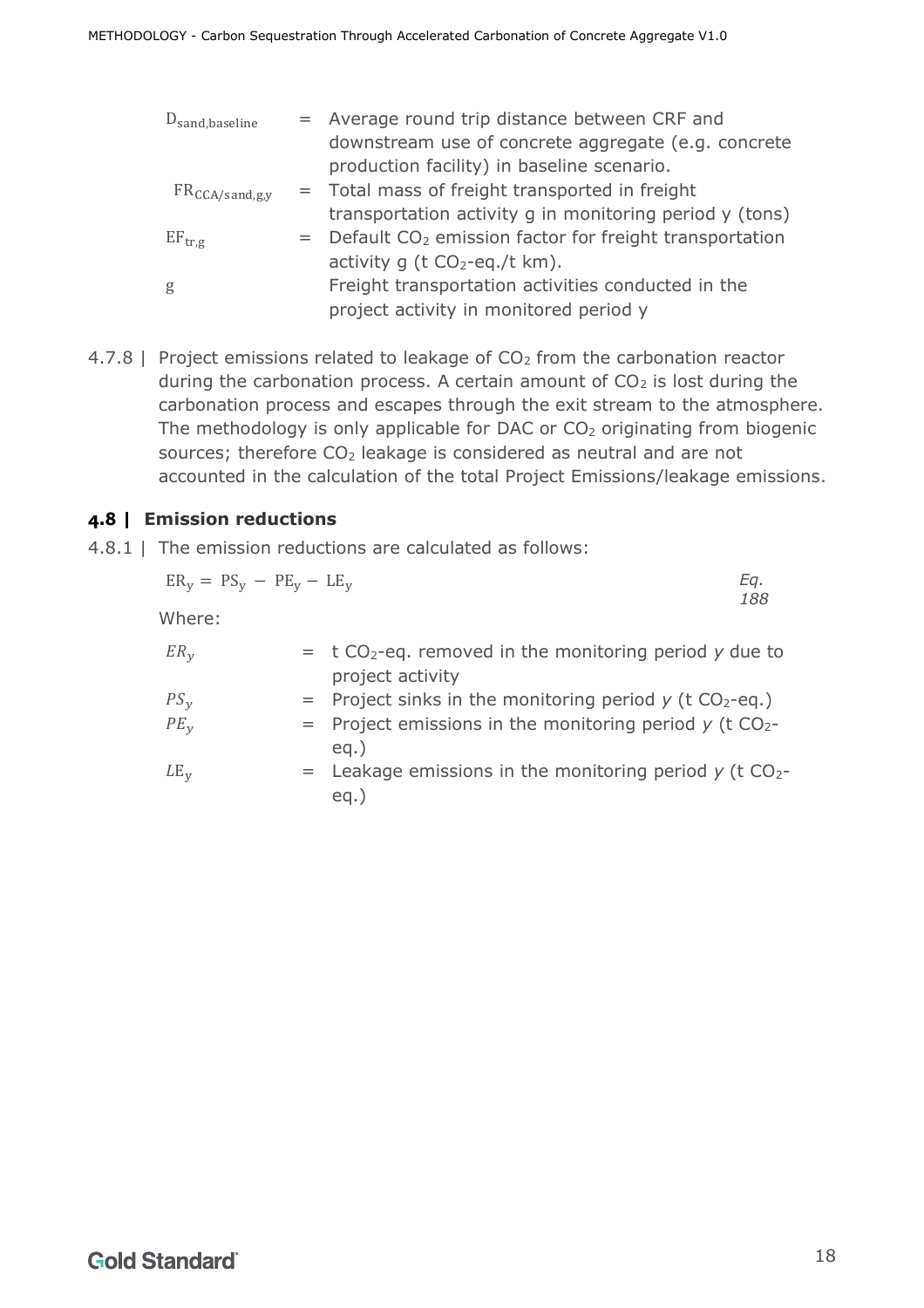#### <span id="page-18-0"></span>**Monitoring methodology**  $5<sub>1</sub>$

### <span id="page-18-1"></span>**5.1 | Data and parameters not monitored**

5.1.1 | In addition to the data and parameters listed below, the guidance on all tools to which this methodology refers applies. Thus, it is recommended also to refer to specific guidelines and tools applied in methodology, as not all parameters may be listed in this section.

| <b>Parameter ID</b> | <b>CSAC 1</b>                                           |
|---------------------|---------------------------------------------------------|
| Data /              | $MG_{rep,i,d}$                                          |
| Parameter:          |                                                         |
| Data unit:          | $t$ (ton)                                               |
| Description:        | Representative, cumulative mass of sub fractions d and  |
|                     | material i before treatment (t concrete aggregate)      |
| Measurement         |                                                         |
| procedures (if      |                                                         |
| any):               |                                                         |
| Source of data:     | Based on historical production of concrete aggregate or |
|                     | forecast                                                |
| Any comment:        |                                                         |

| <b>Parameter ID</b> | <b>CSAC 2</b>                                                   |         |         |         |          |           |       |
|---------------------|-----------------------------------------------------------------|---------|---------|---------|----------|-----------|-------|
| Data $/$            | SF <sub>i,d</sub>                                               |         |         |         |          |           |       |
| Parameter:          |                                                                 |         |         |         |          |           |       |
| Data unit:          | t $CO_2$ -eq./t material                                        |         |         |         |          |           |       |
| Description:        | Sink factor as a function of the type of material i and grain   |         |         |         |          |           |       |
|                     | size distribution $d -$ defines approx. amount of $CO2$ that    |         |         |         |          |           |       |
|                     | can be sequestered by material of type i per unit mass of       |         |         |         |          |           |       |
|                     | input material                                                  |         |         |         |          |           |       |
| Measurement         |                                                                 |         |         |         |          |           |       |
| procedures (if      |                                                                 |         |         |         |          |           |       |
| any):               |                                                                 |         |         |         |          |           |       |
| Source of data:     | Determined in experiments, based on previous industrial         |         |         |         |          |           |       |
|                     | tests or sourced from reports or scientific literature. Default |         |         |         |          |           |       |
|                     | values for concrete aggregate (>95 purity), are listed in       |         |         |         |          |           |       |
|                     | the table below:                                                |         |         |         |          |           |       |
|                     | Grain size                                                      | $0 - 2$ | $2 - 4$ | $4 - 8$ | $8 - 16$ | $16 - 22$ | >22   |
|                     | distribution                                                    | mm      | mm      | mm      | mm       | mm        | mm    |
|                     | SF <sub>i</sub>                                                 | 0.035   | 0.02    | 0.01    | 0.0075   | 0.006     | 0.005 |
| Any comment:        |                                                                 |         |         |         |          |           |       |

| <b>Parameter ID</b> | <b>CSAC 3</b>                  |
|---------------------|--------------------------------|
| Data / Parameter:   |                                |
| Data unit:          | Pascal                         |
| Description:        | Average local ambient pressure |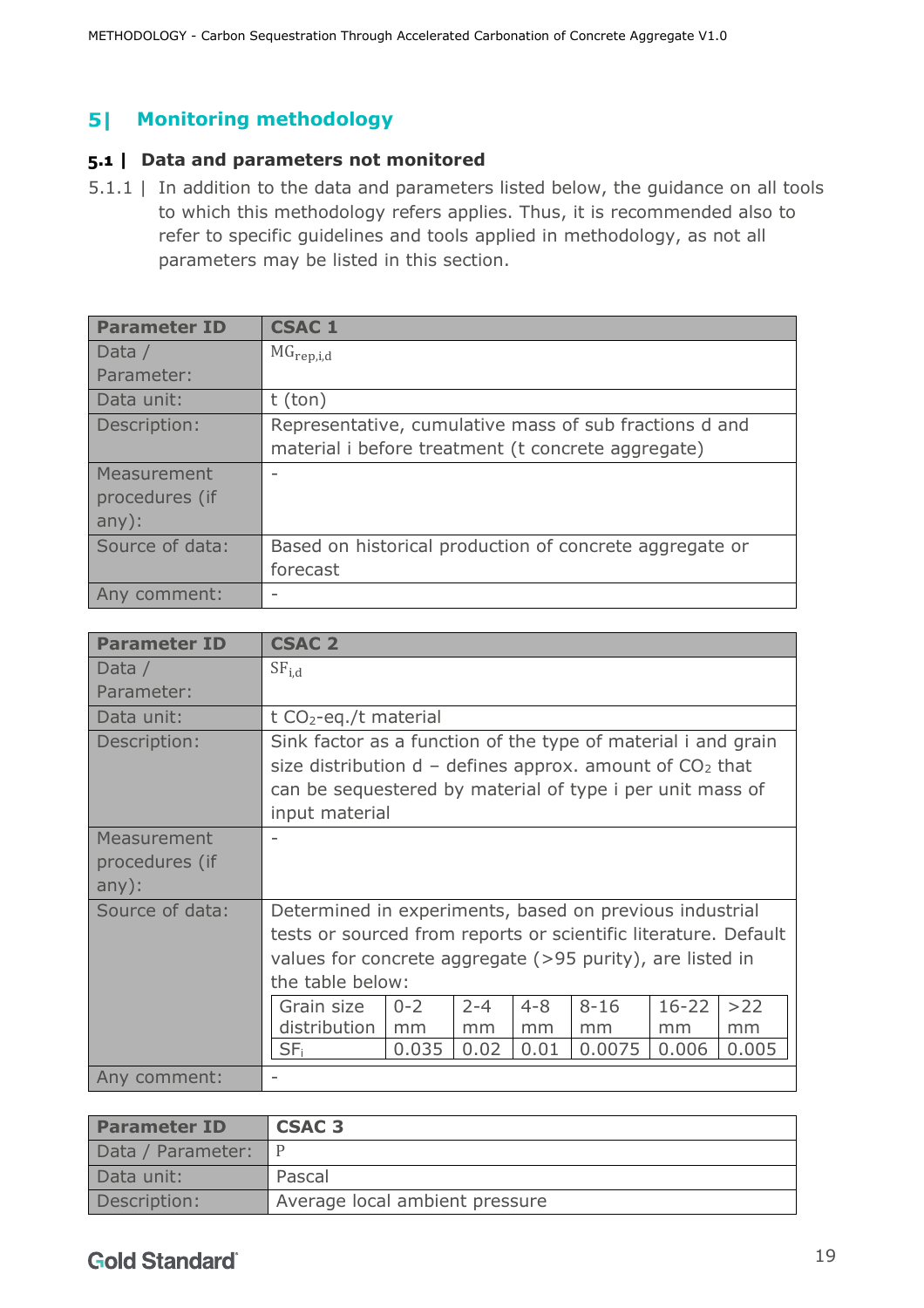| Source of data:                        |                                                                           |
|----------------------------------------|---------------------------------------------------------------------------|
| Measurement<br>procedures (if<br>any): | Averaged annual pressure measured close by at e.g., a<br>weather station. |
|                                        | Default: 101, 325 Pa (standard pressure)                                  |
| Any comment:                           |                                                                           |

| <b>Parameter ID</b> | <b>CSAC4</b>                                                  |
|---------------------|---------------------------------------------------------------|
| Data / Parameter:   | T                                                             |
| Data unit:          | Kelvin                                                        |
| Description:        | Average annual ambient temperature of the project             |
|                     | location                                                      |
| Source of data:     | Publicly available sources, i.e., weather station report from |
|                     | area close by.                                                |
| Measurement         |                                                               |
| procedures (if      |                                                               |
| any):               |                                                               |
| Any comment:        |                                                               |

| <b>Parameter ID</b> | <b>CSAC 5</b>                         |
|---------------------|---------------------------------------|
| Data / Parameter:   | $M_{CO2}$                             |
| Data unit           | t/mol                                 |
| Description:        | Default Molar Mass of CO <sub>2</sub> |
| Source of data:     | 0.000044 kg/mol                       |
| Measurement         |                                       |
| procedures (if      |                                       |
| any):               |                                       |
| Any comment:        |                                       |

| <b>Parameter ID</b> | <b>CSAC 6</b>                                                           |
|---------------------|-------------------------------------------------------------------------|
| Data / Parameter:   | $\rho_{\rm bulk,i,d}$                                                   |
| Data unit:          | kg/m <sup>3</sup>                                                       |
| Description:        | Bulk density of material of type i                                      |
| Source of data:     | On-site measurements                                                    |
| Measurement         | Options to determine $\rho_{\text{bulk.i.d}}$ (in order of preference): |
| procedures (if      | 1) Measured once according to the norm SN EN 1097-3 (or                 |
| any):               | equivalent)                                                             |
|                     | 2) Reports, data sheets or scientific literature                        |
|                     | 3) Default value: $1500 \text{ kg/m}^3$                                 |
| Any comment:        | Measured once at the beginning of the project                           |

| <b>Parameter ID</b>            | <b>CSAC 7</b>     |
|--------------------------------|-------------------|
| Data / Parameter: $\rho_{i,d}$ |                   |
| Data unit:                     | kg/m <sup>3</sup> |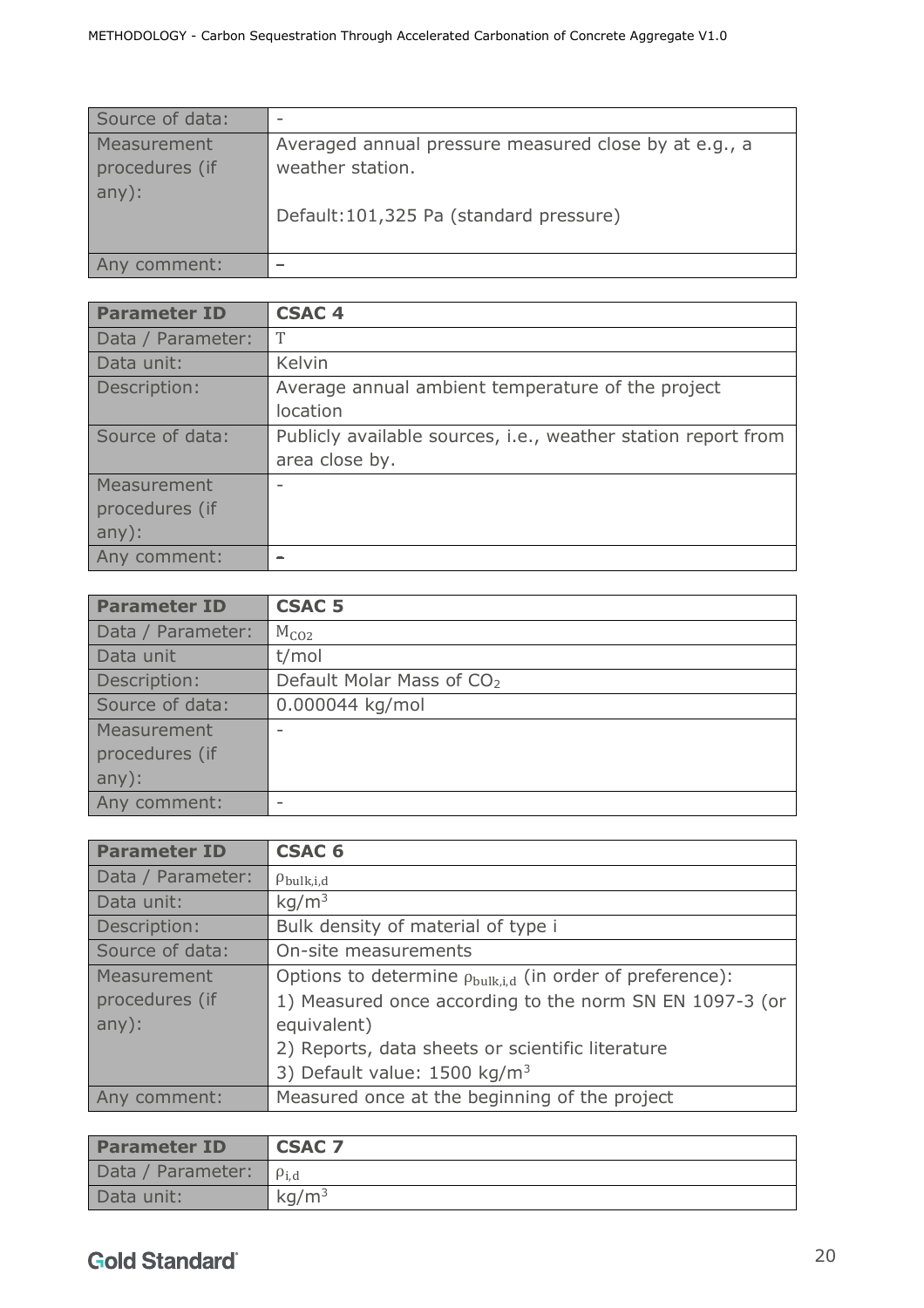| Description:    | Density of material of type i                               |
|-----------------|-------------------------------------------------------------|
| Source of data: | On-site measurements                                        |
| Measurement     | Options to determine $\rho_{i,d}$ (in order of preference): |
| procedures (if  | 1) Measured once according to the norm SN EN 1097-6 (or     |
| any):           | equivalent)                                                 |
|                 | 2) Reports, data sheets or scientific literature            |
|                 | 3) Default value: 2400 kg/m <sup>3</sup>                    |
| Any comment:    | Measured once at the beginning of the project               |

| <b>Parameter ID</b> | <b>CSAC 8</b>                                                      |
|---------------------|--------------------------------------------------------------------|
| Data / Parameter:   | EF <sub>tr,f</sub>                                                 |
| Data unit:          | t $CO_2$ -eq./t km                                                 |
| Description:        | Default CO <sub>2</sub> emission factor for freight transportation |
|                     | activity f                                                         |
| Source of data:     | Latest version of CDM tool 12 "Project and Leakage                 |
|                     | <b>Emissions from Transportation of Freight"</b>                   |
|                     |                                                                    |
|                     | The emission factor can also be sourced from other third           |
|                     | party published databases (e.g. Ecoinvent)                         |
| Measurement         |                                                                    |
| procedures (if      |                                                                    |
| any):               |                                                                    |
| Any comment:        |                                                                    |

| <b>Parameter ID</b> | <b>CSAC 9</b>                                                      |
|---------------------|--------------------------------------------------------------------|
| Data / Parameter:   | EF <sub>tr,e</sub>                                                 |
| Data unit:          | t $CO_2$ -eq./t km                                                 |
| Description:        | Default CO <sub>2</sub> emission factor for freight transportation |
|                     | activity e                                                         |
| Source of data:     | Latest version of CDM tool 12 "Project and Leakage                 |
|                     | <b>Emissions from Transportation of Freight"</b>                   |
|                     |                                                                    |
|                     | The emission factor can also be sourced from third party           |
|                     | published databases (e.g. Ecoinvent)                               |
| Measurement         |                                                                    |
| procedures (if      |                                                                    |
| any):               |                                                                    |
| Any comment:        |                                                                    |

| <b>Parameter ID</b> | <b>CSAC 10</b>                                                     |
|---------------------|--------------------------------------------------------------------|
| Data / Parameter:   | $EF_{\text{tr,a}}$                                                 |
| Data unit:          | t $CO_2$ -eq./t km                                                 |
| Description:        | Default CO <sub>2</sub> emission factor for freight transportation |
|                     | activity g                                                         |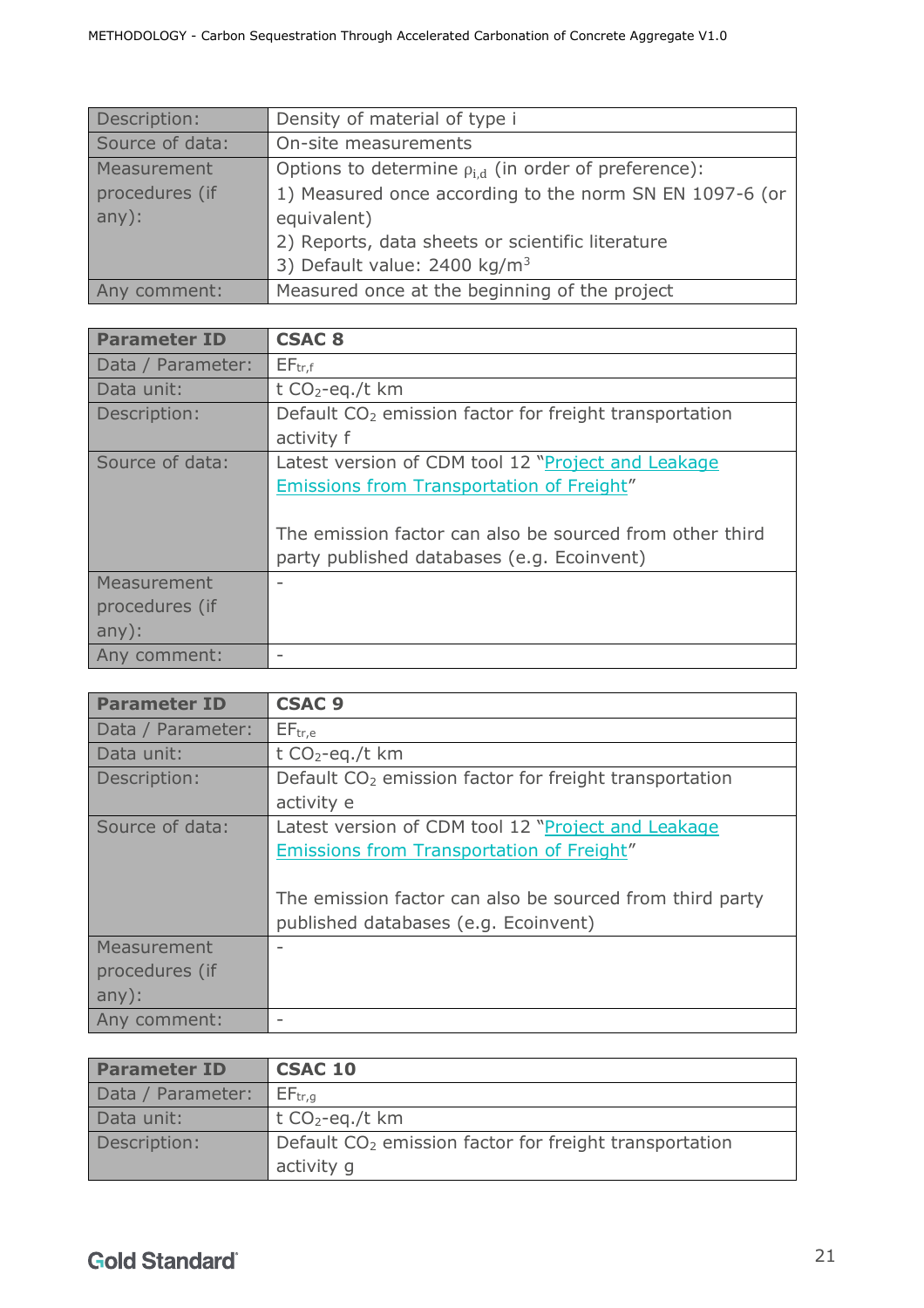| Source of data: | Latest version of CDM tool 12 "Project and Leakage       |
|-----------------|----------------------------------------------------------|
|                 | Emissions from Transportation of Freight".               |
|                 | The emission factor may also be sourced from third party |
|                 | published databases (e.g. Ecoinvent)                     |
| Measurement     |                                                          |
| procedures (if  |                                                          |
| any):           |                                                          |
| v comment:      |                                                          |

| <b>Parameter ID</b>                    | <b>CSAC 11</b>                                                                                                                                                                                                                      |
|----------------------------------------|-------------------------------------------------------------------------------------------------------------------------------------------------------------------------------------------------------------------------------------|
| Data / Parameter:                      | $EF_{el}$                                                                                                                                                                                                                           |
| Data unit:                             | t CO <sub>2</sub> -eq./MWh                                                                                                                                                                                                          |
| Description:                           | Emission factor of national/regional power grid in the host                                                                                                                                                                         |
|                                        | country.                                                                                                                                                                                                                            |
| Source of data:                        | For projects/activities located in Annex 1 countries,<br>any one of the following sources shall be used:<br>a. Official grid emission factors published by host<br>country governments<br>b. Grid emission factors published as CDM |
|                                        | standardized baseline approved by the CDM<br>Executive Board.                                                                                                                                                                       |
|                                        | For projects/activities located in non-Annex 1<br>countries, any one of the following sources shall be used:                                                                                                                        |
|                                        | a. Applying latest version of CDM TOOL 07 "Tool to<br>calculate the emission factor for an electricity<br>system"                                                                                                                   |
|                                        | b. Official grid emission factors published by host<br>country governments                                                                                                                                                          |
|                                        | c. Grid emission factors published as CDM                                                                                                                                                                                           |
|                                        | standardized baseline approved by the CDM<br>Executive Board.                                                                                                                                                                       |
| Measurement<br>procedures (if<br>any): |                                                                                                                                                                                                                                     |
| Any comment:                           | The value of grid emission factor shall be updated at the<br>time of renewal of the Project crediting period.                                                                                                                       |

| <b>Parameter ID</b> | <b>CSAC 12</b>                                           |
|---------------------|----------------------------------------------------------|
| Data / Parameter:   | $EF_{\text{solvent}}$                                    |
| Data unit:          | t $CO_2$ -eq./t solvent                                  |
| Description:        | Emission factor of solvent used for the indirect mineral |
|                     | carbonation process                                      |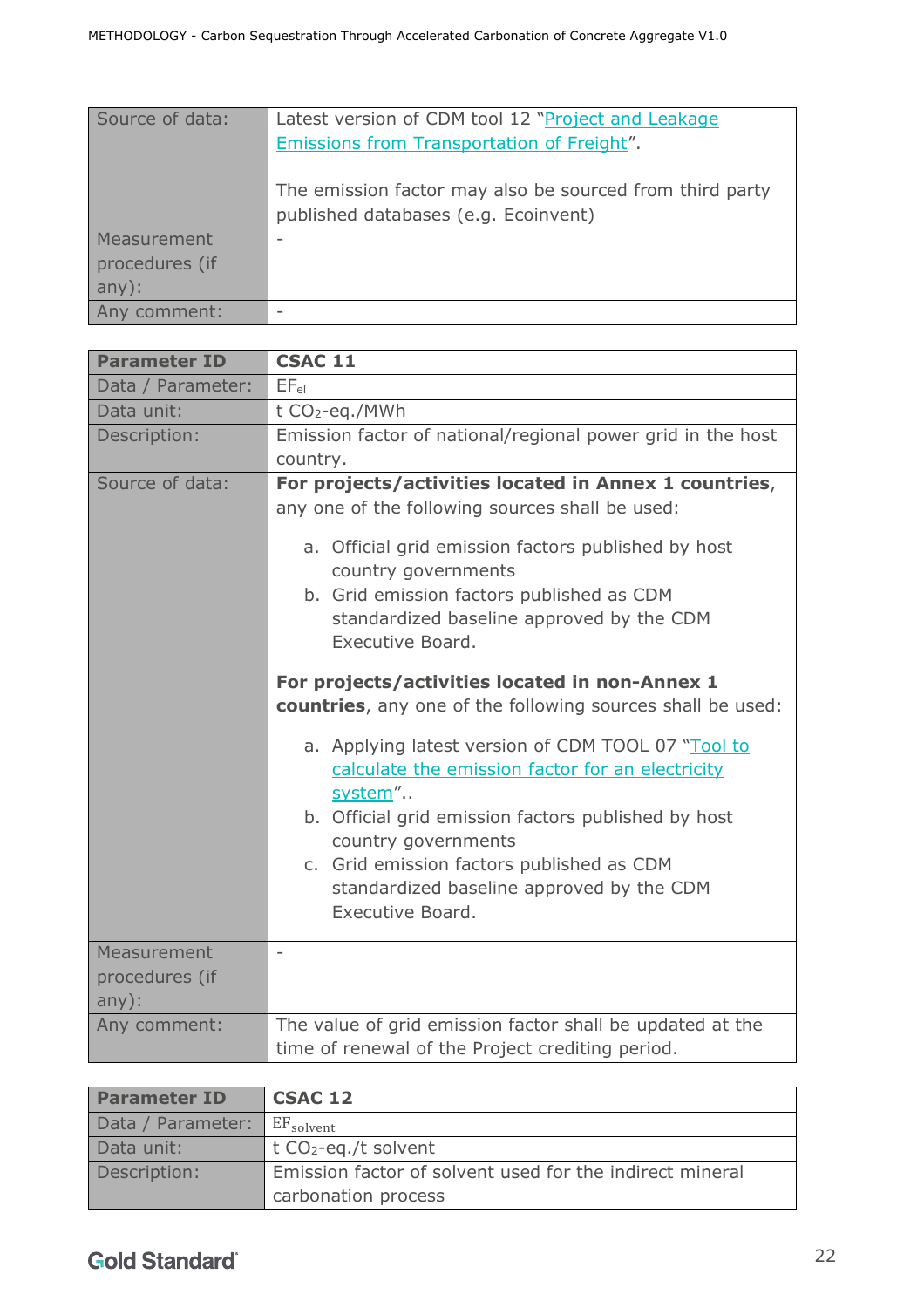| Source of data:                        | The emission factor can be sourced from third party<br>published databases (e.g. Ecoinvent) |
|----------------------------------------|---------------------------------------------------------------------------------------------|
| Measurement<br>procedures (if<br>any): |                                                                                             |
| Any comment:                           |                                                                                             |

| <b>Parameter ID</b>                    | <b>CSAC 13</b>                                                                                                                                                  |
|----------------------------------------|-----------------------------------------------------------------------------------------------------------------------------------------------------------------|
| Data / Parameter:                      | $NCV_i$                                                                                                                                                         |
| Data unit:                             | kWh/t                                                                                                                                                           |
| Description:                           | Net calorific value of fuel type i, used for the operation of<br>carbonation plant or reboiler (e.g. diesel generation for on-<br>site electricity consumption) |
| Source of data:                        | Most recent version of IPCC Guidelines for National<br>Greenhouse Gas Inventories                                                                               |
| Measurement<br>procedures (if<br>any): |                                                                                                                                                                 |
| Any comment:                           | Net calorific value of fossil fuel shall be updated at the time<br>of renewal of the project crediting period.                                                  |

| <b>Parameter ID</b> | <b>CSAC 14</b>                                                |
|---------------------|---------------------------------------------------------------|
| Data / Parameter:   | $EF_{fuel,i}$                                                 |
| Data unit:          | t $CO_2$ -eq./GJ                                              |
| Description:        | Emission factor of fuel type i used for operation of          |
|                     | carbonation plant or reboiler (e.g. diesel generation for on- |
|                     | site electricity consumption)                                 |
| Source of data:     | Most recent version of IPCC Guidelines for National           |
|                     | Greenhouse Gas Inventories                                    |
| Measurement         |                                                               |
| procedures (if      |                                                               |
| any):               |                                                               |
| Any comment:        | Emission factor of fuel shall be udpated at the time of       |
|                     | renewal the project crediting period.                         |

| <b>Parameter ID</b> | <b>CSAC 15</b>                                                                                                                                                                               |
|---------------------|----------------------------------------------------------------------------------------------------------------------------------------------------------------------------------------------|
| Data / Parameter:   | D <sub>sand, baseline</sub>                                                                                                                                                                  |
| Data unit:          | Km                                                                                                                                                                                           |
| Description:        | Average round trip distance between CRF and location of<br>downstream use of concrete aggregate in baseline<br>scenario. Applicable when the carbonation plant is not<br>located at the CRF. |
| Source of data:     | Historical records of transportation company/Facility or                                                                                                                                     |
|                     | maps                                                                                                                                                                                         |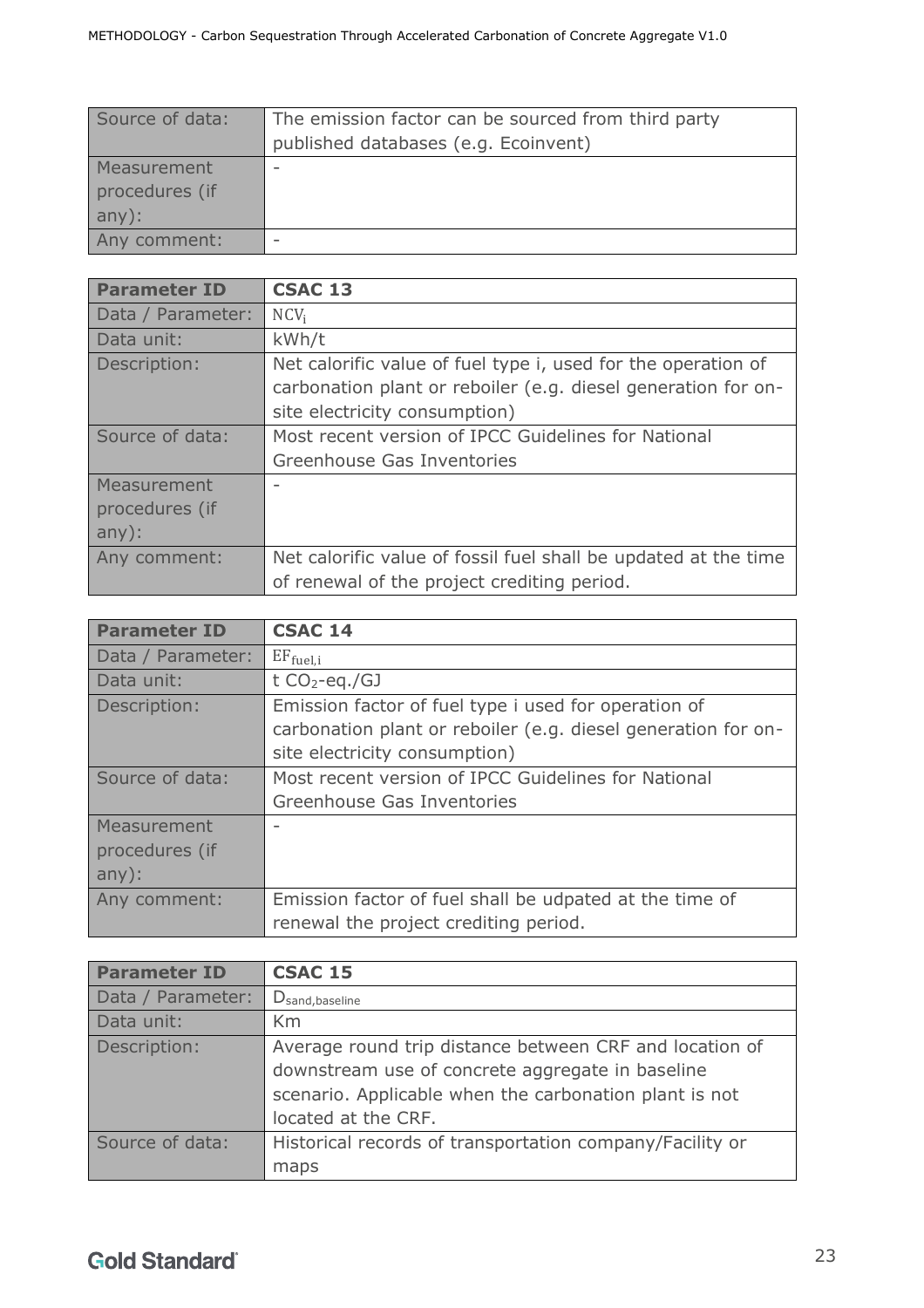| Measurement    | $\overline{\phantom{a}}$ |
|----------------|--------------------------|
| procedures (if |                          |
| $ $ any):      |                          |
| Any comment:   |                          |

# <span id="page-23-0"></span>**5.2 | Data and parameters monitored**

- 5.2.1 | All data collected as part of performance monitoring shall be archived electronically and be kept at least for 2 years after the end of the last crediting period. All the data should be monitored if not indicated otherwise in the tables below. All measurements shall be conducted with calibrated measurement equipment according to relevant industry standards.
- 5.2.2 | In addition, the monitoring provisions in the applicable tools referred to in this methodology apply.

| Parameter ID         | <b>CSAC 16</b>                                        |
|----------------------|-------------------------------------------------------|
| Data / Parameter:    | $MG_{y,i,d}$                                          |
| Data unit:           | t                                                     |
| Description:         | Mass of the concrete aggregate type i of a grain size |
|                      | distribution d in monitoring period y.                |
| Source of data:      | On-site measurements.                                 |
| Measurement          | Mass or volume-based measurements                     |
| procedures (if any): |                                                       |
| Monitoring           | Continuously, aggregated to the total amount per      |
| frequency:           | monitoring period                                     |
| QA/QC procedures:    | $\overline{\phantom{a}}$                              |
| Any comment:         |                                                       |

| Parameter ID         | <b>CSAC 17</b>                                                   |
|----------------------|------------------------------------------------------------------|
| Data / Parameter:    | $m^{\rm in}_{\rm CO_2,i,d}$                                      |
| Data unit:           | t CO <sub>2</sub>                                                |
| Description:         | mass of $CO2$ which was fed to the reactor system in             |
|                      | within the monitoring period y                                   |
| Source of data:      | On-site measurements.                                            |
| Measurement          | The gas flow rate is measured through a calibrated mass          |
| procedures (if any): | flow meter. In case the gas is not pure $CO2$ (CO <sub>2</sub> ) |
|                      | concentration below 98%), the composition may be                 |
|                      | measured with a corresponding device. To minimize the            |
|                      | gas loss to the atmosphere, the saturation of the                |
|                      | material i and grain size d with respect to the $CO2$ uptake     |
|                      | is measured directly or indirectly with a sensor and the         |
|                      | gas flow rate is adjusted correspondingly.                       |
| Monitoring           | Continuously, during carbonation unit operation.                 |
| frequency:           | Aggregated to the total amount per monitoring period             |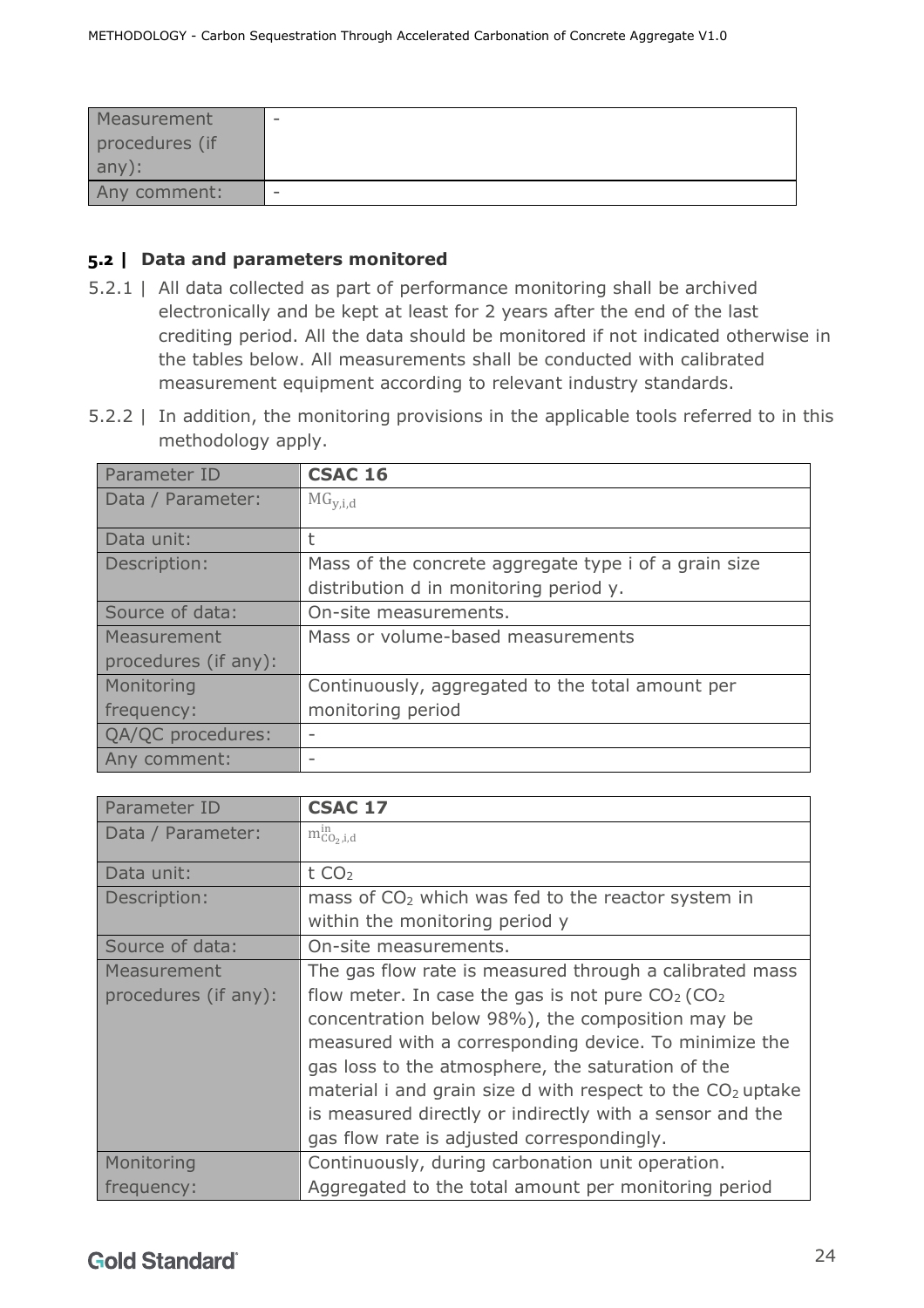| QA/QC procedures: | Measured results shall be cross checked with the amount    |
|-------------------|------------------------------------------------------------|
|                   | of the Liquefied $CO2$ purchased (invoices/Liquefied $CO2$ |
|                   | trucks weight measurement records)                         |
| Any comment:      | $\overline{\phantom{a}}$                                   |

| Parameter ID         | <b>CSAC 18</b>                                                              |
|----------------------|-----------------------------------------------------------------------------|
| Data / Parameter:    | $m_{CO_2,i,d}^{out}$                                                        |
| Data unit:           | t $CO2$                                                                     |
| Description:         | mass of $CO2$ which is exiting the reactor system in the                    |
|                      | exiting gas stream in the monitoring period y                               |
| Source of data:      | On-site measurements.                                                       |
| Measurement          | The plant shall be equipped with a device measuring the                     |
| procedures (if any): | flow rate and composition of the exiting gas stream.                        |
|                      | These two numbers allow to determine the amount of                          |
|                      | $CO2$ $m_{CO2, i,d}^{out}$ (t $CO2$ ) exiting the process in the monitoring |
|                      | period y                                                                    |
| Monitoring           | Continuously, during plant operation. Aggregated to the                     |
| frequency:           | total amount per monitoring period                                          |
| QA/QC procedures:    | Measured results shall be cross checked with previously                     |
|                      | obtain results of other project sinks                                       |
| Any comment:         |                                                                             |

| Parameter ID         | <b>CSAC 19</b>                                            |
|----------------------|-----------------------------------------------------------|
| Data / Parameter:    | $y_{CO_2,i,d}$                                            |
| Data unit:           | Mole $CO2$ /mole gas                                      |
| Description:         | $CO2$ concentration in the void fraction between the      |
|                      | particles of concrete aggregate during material discharge |
| Source of data:      | On-site measurements.                                     |
| Measurement          | Options to determine $y_{CO_2,i,d}$ :                     |
| procedures (if any): | A dedicated $CO2$ concentration sensor measures the $CO2$ |
|                      | concentration in the gas phase between the particles, as  |
|                      | they are discharged from the system. This concentration   |
|                      | is monitored over 10 representative process cycles and    |
|                      | shall be recalibrated regularly.                          |
| Monitoring           | Measured annually in industrial operation                 |
| frequency:           |                                                           |
| QA/QC procedures:    |                                                           |
|                      |                                                           |
| Any comment:         | This value has to be validated on a recurring basis       |

| Parameter ID      | <b>CSAC 20</b>                                         |
|-------------------|--------------------------------------------------------|
| Data / Parameter: | $D_{CO2,f,y}$                                          |
| Data unit:        | km                                                     |
| Description:      | Round trip distance between liquefaction plant and CRF |
|                   | For each freight (Delivery) of liquefied $CO2$         |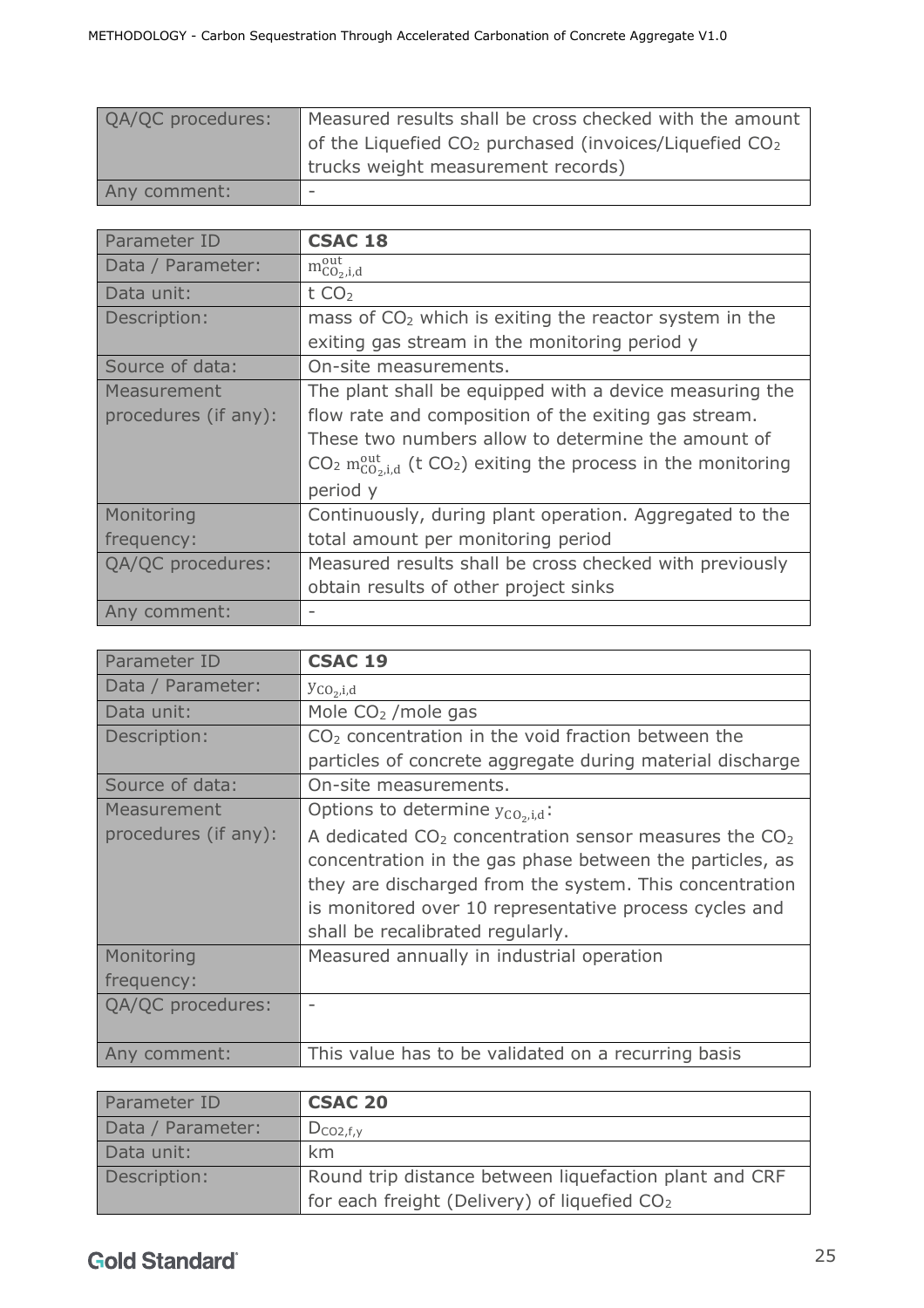| Source of data:      | Records of transportation company/Facility or maps         |
|----------------------|------------------------------------------------------------|
| Measurement          |                                                            |
| procedures (if any): |                                                            |
| Monitoring           | For each truck, delivered liquefied CO <sub>2</sub> to CRF |
| frequency:           |                                                            |
| QA/QC procedures:    | $\overline{\phantom{a}}$                                   |
| Any comment:         |                                                            |

| Parameter ID         | <b>CSAC 21</b>                                                       |
|----------------------|----------------------------------------------------------------------|
| Data / Parameter:    | $F_{RCO2,f,y}$                                                       |
| Data unit:           | Tonne                                                                |
| Description:         | Total mass of freight (Liquefied $CO2$ ) transported in each         |
|                      | freight transportation activity f in the monitoring period           |
|                      | V                                                                    |
| Source of data:      | Records of transportation company/Facility                           |
| Measurement          | Options to determine F <sub>RCO2,f,y</sub> :                         |
| procedures (if any): | • Measured with a flow meter at the inlet/outlet of                  |
|                      | the $CO2$ storage tank.                                              |
|                      | With scales<br>$\bullet$                                             |
|                      | Measurement of the $CO2$ level in the gas storage<br>$\bullet$       |
|                      | tank                                                                 |
| Monitoring           | For each truck, delivered liquefied $CO2$ to CRF                     |
| frequency:           |                                                                      |
| QA/QC procedures:    | Measured mass of delivered liquefied CO <sub>2</sub> shall be cross- |
|                      | checked with the invoiced amounts.                                   |
| Any comment:         |                                                                      |

| Parameter ID         | <b>CSAC 22</b>                                                                     |
|----------------------|------------------------------------------------------------------------------------|
| Data / Parameter:    | $D_{CA, e, y}$                                                                     |
| Data unit:           | km                                                                                 |
| Description:         | Round trip distance between CRF and carbonation plant.                             |
|                      | Only has to be considered when the carbonation plant is<br>not located at the CRF. |
| Source of data:      | Records of transportation company/Facility or maps                                 |
| Measurement          |                                                                                    |
| procedures (if any): |                                                                                    |
| Monitoring           | For each truck                                                                     |
| frequency:           |                                                                                    |
| QA/QC procedures:    | $\overline{\phantom{a}}$                                                           |
| Any comment:         | -                                                                                  |

| <b>Parameter ID</b> | <b>CSAC 23</b>  |
|---------------------|-----------------|
| Data / Parameter:   | $\Gamma$ CA,e,y |
| Data unit:          | Tonne           |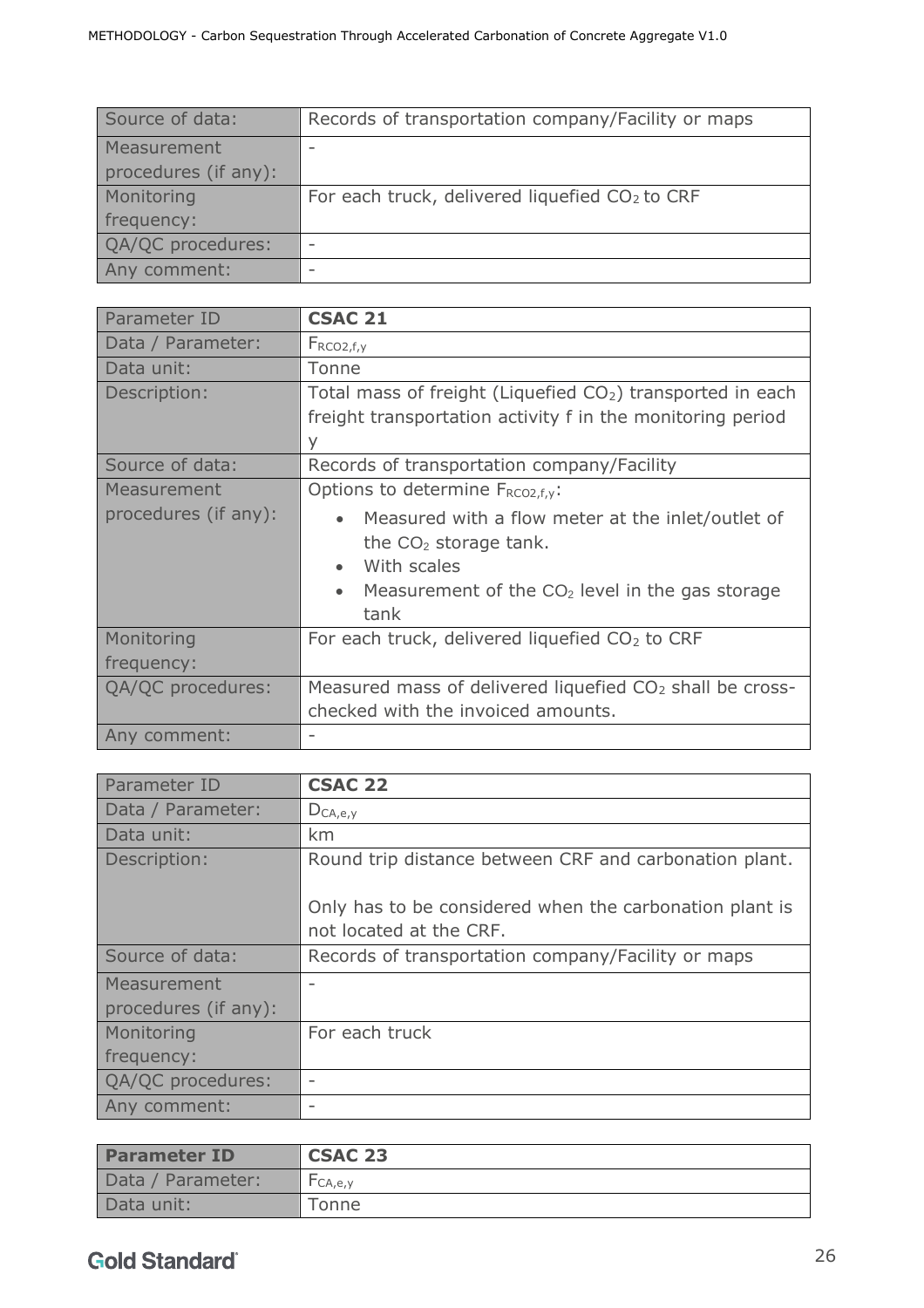| Description:         | Total mass of freight (concrete aggregate (CA))<br>transported in each freight transportation activity e in<br>the monitoring period y. |
|----------------------|-----------------------------------------------------------------------------------------------------------------------------------------|
|                      | Only has to be considered when the carbonation plant is<br>not located at the CRF.                                                      |
| Source of data:      | Records of transportation company/Facility                                                                                              |
| Measurement          | Mass or volume-based measurements                                                                                                       |
| procedures (if any): |                                                                                                                                         |
| Monitoring           | For each truck, delivered concrete aggregate from CRF                                                                                   |
| frequency:           | to the carbonation plant.                                                                                                               |
| QA/QC procedures:    |                                                                                                                                         |
| Any comment:         | ۰                                                                                                                                       |

| <b>Parameter ID</b>  | <b>CSAC 24</b>                                          |
|----------------------|---------------------------------------------------------|
| Data / Parameter:    | $D_{\text{CCA/sand},g,y}$                               |
| Data unit:           | km                                                      |
| Description:         | Round trip distance between carbonation plant and       |
|                      | location of downstream use of the carbonated concrete   |
|                      | aggregate or regenerated sand.                          |
|                      |                                                         |
|                      | Only has to be considered when the carbonation plant is |
|                      | not located at the CRF.                                 |
| Source of data:      | Records of transportation company/Facility or maps      |
| Measurement          |                                                         |
| procedures (if any): |                                                         |
| Monitoring           | For each truck                                          |
| frequency:           |                                                         |
| QA/QC procedures:    | -                                                       |
| Any comment:         | $\overline{\phantom{a}}$                                |

| <b>Parameter ID</b>  | <b>CSAC 25</b>                                          |
|----------------------|---------------------------------------------------------|
| Data / Parameter:    | FR <sub>CCA/sand, g, y</sub>                            |
| Data unit:           | Tonne                                                   |
| Description:         | Total mass of freight (carbonated concrete aggregate or |
|                      | regenerated sand) transported in each freight           |
|                      | transportation activity g in the monitoring period y.   |
|                      |                                                         |
|                      | Only has to be considered when the carbonation plant is |
|                      | not located at the CRF.                                 |
| Source of data:      | Records of transportation company/Facility              |
| <b>Measurement</b>   | Mass or volume-based measurements                       |
| procedures (if any): |                                                         |
| Monitoring           | For each truck, delivered carbonated concrete aggregate |
| frequency:           | or regenerated sand from carbonation plant to the       |
|                      | location of downstream use                              |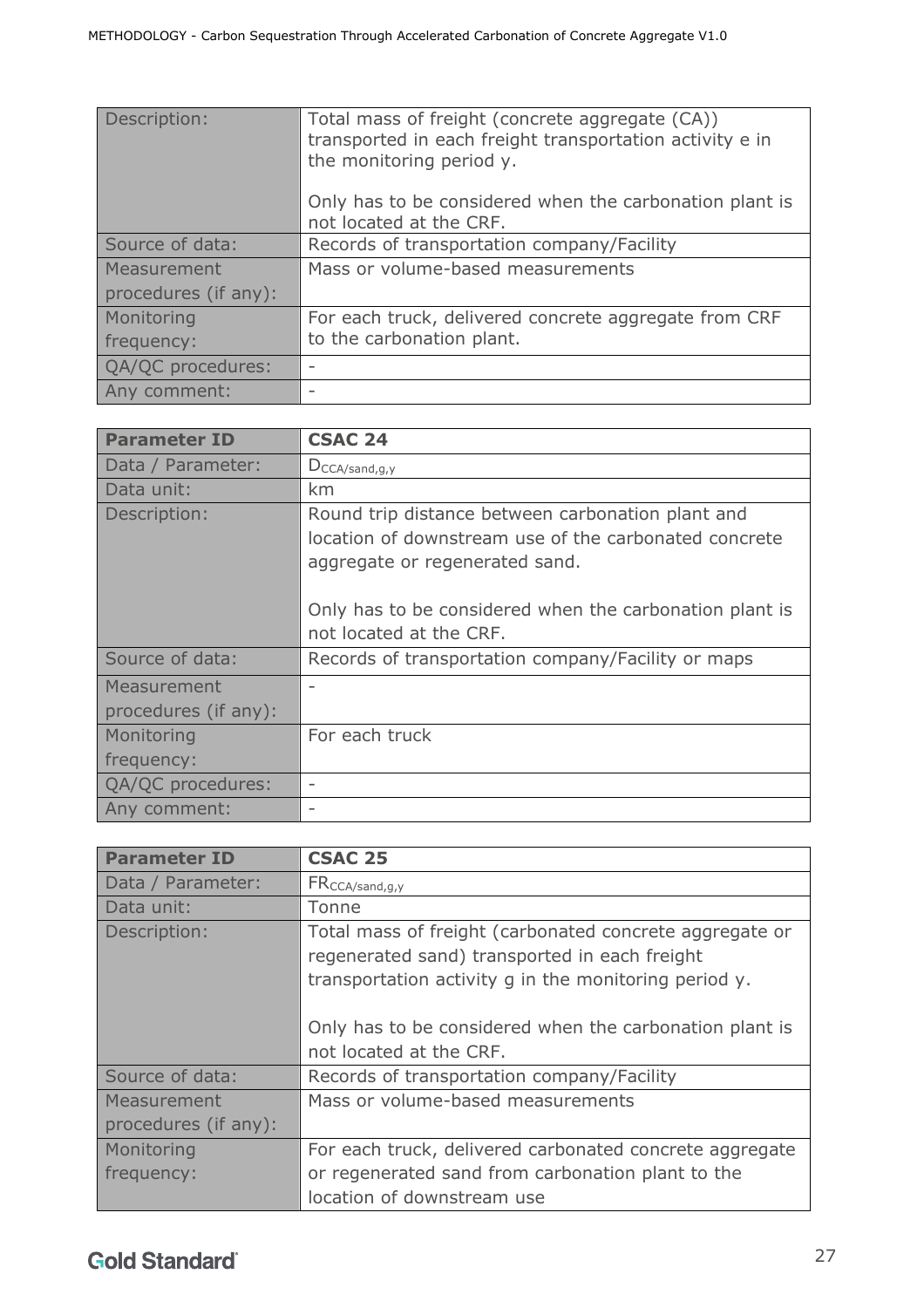| QA/QC procedures: |                          |
|-------------------|--------------------------|
| Any comment:      | $\overline{\phantom{a}}$ |

| <b>Parameter ID</b>  | <b>CSAC 26</b>                                                    |
|----------------------|-------------------------------------------------------------------|
| Data / Parameter:    | EC <sub>carbonation, y</sub>                                      |
| Data unit:           | <b>MWh</b>                                                        |
| Description:         | Electricity Consumption of CO <sub>2</sub> carbonation process in |
|                      | monitoring period y                                               |
| Source of data:      | Electric meter on-site                                            |
| Measurement          | $\overline{\phantom{a}}$                                          |
| procedures (if any): |                                                                   |
| Monitoring           | Continuously over the monitoring period y                         |
| frequency:           |                                                                   |
| QA/QC procedures:    | $\overline{\phantom{a}}$                                          |
| Any comment:         | For determination of ex-ante emission reductions, the             |
|                      | specific electricity consumption of the carbonation plant         |
|                      | shall be used.                                                    |

| <b>Parameter ID</b>  | <b>CSAC 27</b>                                          |
|----------------------|---------------------------------------------------------|
| Data / Parameter:    | FC <sub>carbonation, i, y</sub>                         |
| Data unit:           | Tonne                                                   |
| Description:         | Consumption of fossil fuel(s) i for on-site power       |
|                      | generation for carbonation process in monitoring period |
|                      | ٧                                                       |
| Source of data:      | On site measurements                                    |
| Measurement          |                                                         |
| procedures (if any): |                                                         |
| Monitoring           | Continuously                                            |
| frequency:           |                                                         |
| QA/QC procedures:    | To be cross-checked with fuel purchase invoices.        |
| Any comment:         | $\overline{\phantom{a}}$                                |

| <b>Parameter ID</b>  | <b>CSAC 28</b>                                            |
|----------------------|-----------------------------------------------------------|
| Data / Parameter:    | FC <sub>evaporation, i, y</sub>                           |
| Data unit:           | Tonne                                                     |
| Description:         | Consumption of fossil fuel(s) i for on-site power or heat |
|                      | generation for evaporation process in monitoring period   |
|                      | V                                                         |
| Source of data:      | On site measurements                                      |
| Measurement          | $\overline{\phantom{0}}$                                  |
| procedures (if any): |                                                           |
| Monitoring           | Continuously                                              |
| frequency:           |                                                           |
| QA/QC procedures:    | To be cross-checked with fuel purchase invoices.          |
| Any comment:         | -                                                         |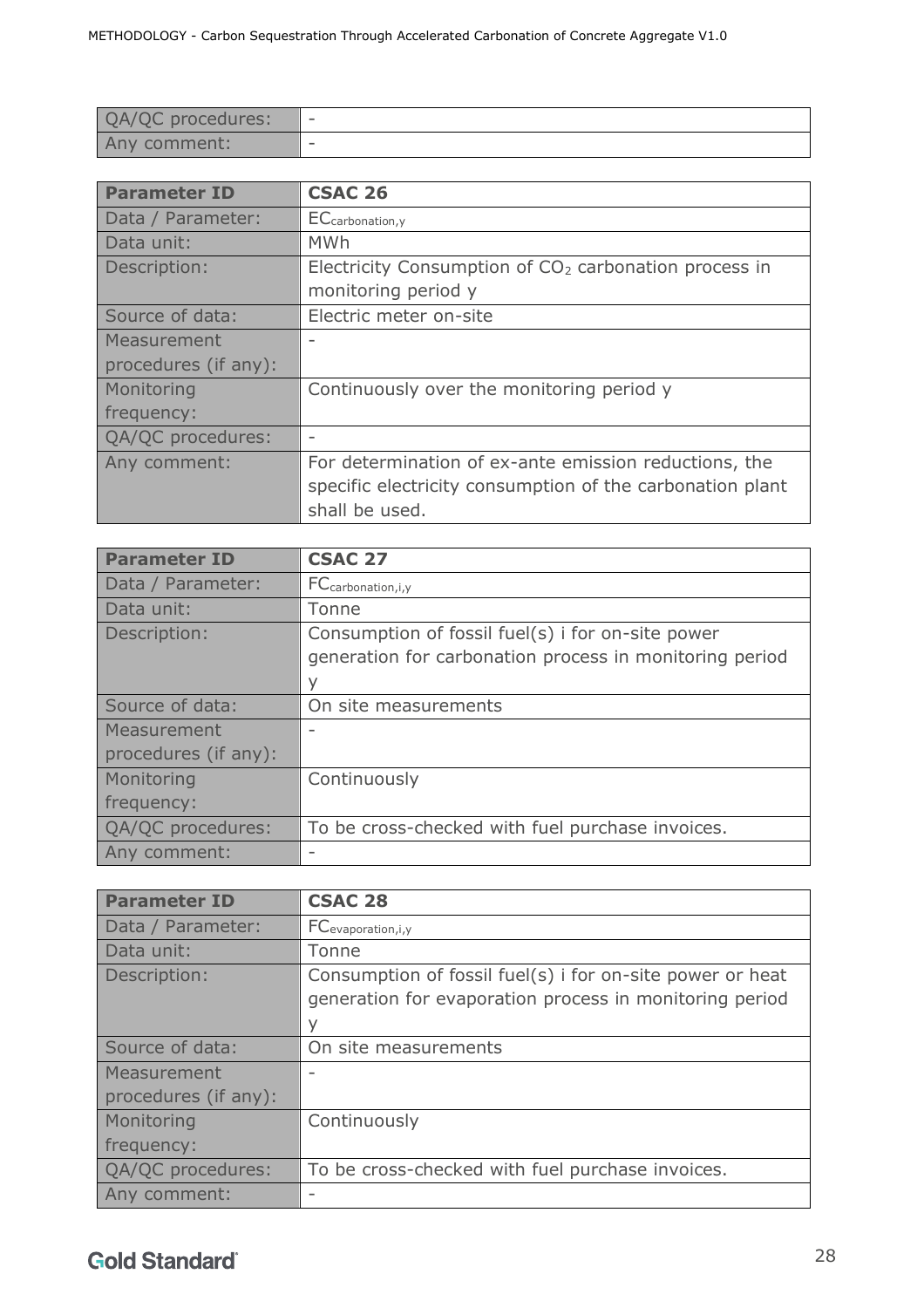| <b>Parameter ID</b>  | <b>CSAC 29</b>                                                    |
|----------------------|-------------------------------------------------------------------|
| Data / Parameter:    | EC <sub>evaporation, y</sub>                                      |
| Data unit:           | <b>MWh</b>                                                        |
| Description:         | Electricity Consumption of CO <sub>2</sub> evaporation process in |
|                      | monitoring period y                                               |
| Source of data:      | Electric meter on-site                                            |
| Measurement          |                                                                   |
| procedures (if any): |                                                                   |
| Monitoring           | Continuously over the monitoring period y                         |
| frequency:           |                                                                   |
| QA/QC procedures:    | For determination of ex-ante emission reductions, the             |
|                      | specific electricity consumption of the reboiler shall be         |
|                      | used which is listed in the fact sheet of the reboiler.           |
| Any comment:         |                                                                   |

| <b>Parameter ID</b>  | <b>CSAC 30</b>                                           |
|----------------------|----------------------------------------------------------|
| Data / Parameter:    | FC <sub>crusher,i,y</sub>                                |
| Data unit:           | Tonne                                                    |
| Description:         | Consumption of fossil fuel(s) i for on-site power        |
|                      | generation for additional crushing process in monitoring |
|                      | period y                                                 |
| Source of data:      | On site measurements                                     |
| Measurement          |                                                          |
| procedures (if any): |                                                          |
| Monitoring           | Continuously                                             |
| frequency:           |                                                          |
| QA/QC procedures:    | To be cross-checked with fuel purchase invoices.         |
| Any comment:         |                                                          |

| <b>Parameter ID</b>  | <b>CSAC 31</b>                                            |
|----------------------|-----------------------------------------------------------|
| Data / Parameter:    | EC <sub>crusher,y</sub>                                   |
| Data unit:           | <b>MWh</b>                                                |
| Description:         | Electricity Consumption of additional crushing process in |
|                      | monitoring period y                                       |
| Source of data:      | Electric meter on-site                                    |
| Measurement          |                                                           |
| procedures (if any): |                                                           |
| Monitoring           | Continuously over the monitoring period y                 |
| frequency:           |                                                           |
| QA/QC procedures:    | For determination of ex-ante emission reductions, the     |
|                      | specific electricity consumption of the crusher shall be  |
|                      | used                                                      |
| Any comment:         |                                                           |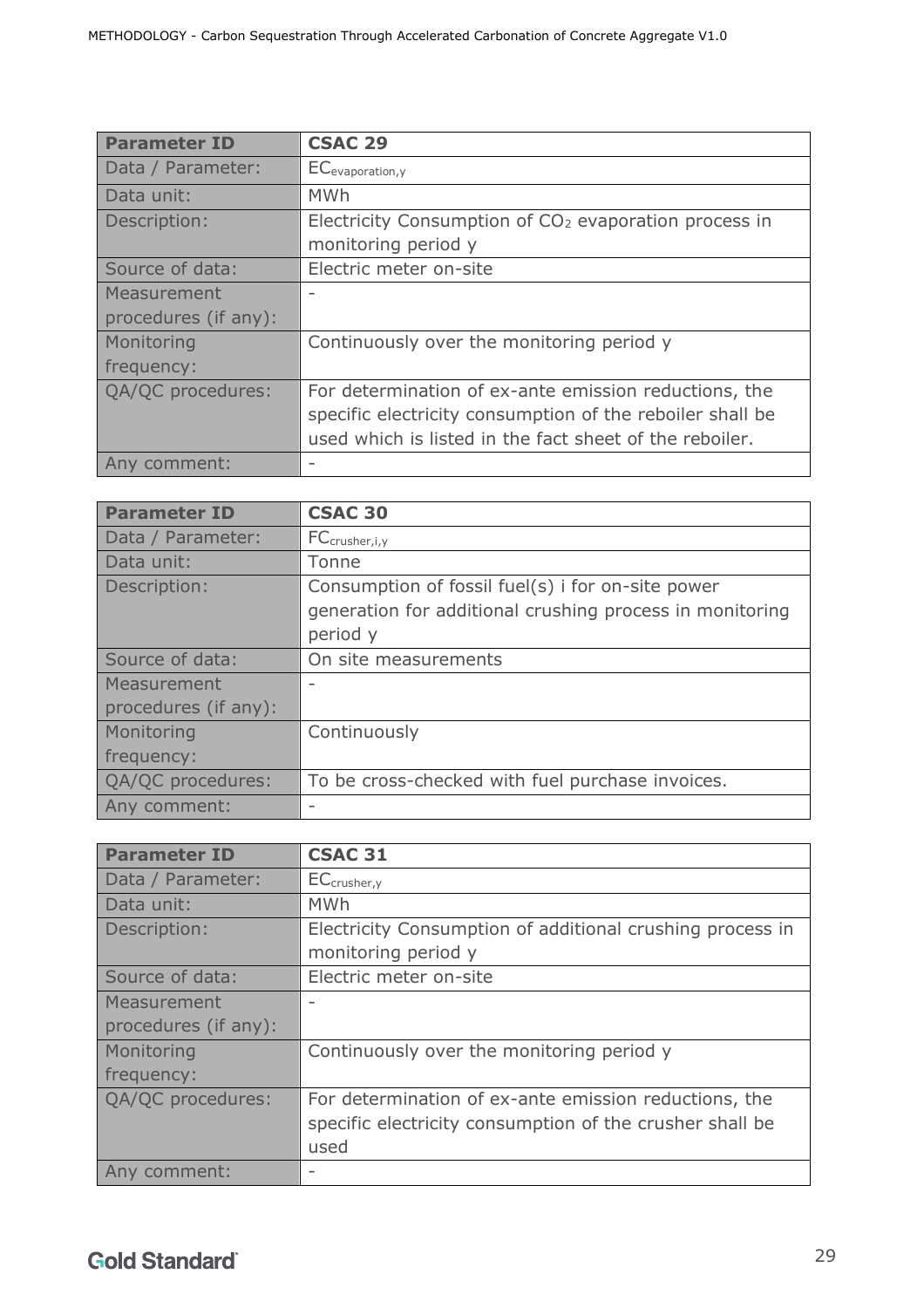| <b>Parameter ID</b>  | <b>CSAC 32</b>                                             |
|----------------------|------------------------------------------------------------|
| Data / Parameter:    | $FC_{\text{capture},i,y}$                                  |
| Data unit:           | Tonne                                                      |
| Description:         | Consumption of fossil fuel(s) i for on-site power and heat |
|                      | generation for the capture, separation and collection      |
|                      | process in monitoring period y                             |
| Source of data:      | On site measurements                                       |
| Measurement          |                                                            |
| procedures (if any): |                                                            |
| Monitoring           | Continuously                                               |
| frequency:           |                                                            |
| QA/QC procedures:    | To be cross-checked with fuel purchase invoices.           |
| Any comment:         |                                                            |

| <b>Parameter ID</b>  | <b>CSAC 33</b>                                        |
|----------------------|-------------------------------------------------------|
| Data / Parameter:    | EC <sub>capture, y</sub>                              |
| Data unit:           | <b>MWh</b>                                            |
| Description:         | Electricity Consumption of capture, separation and    |
|                      | collection process in monitoring period y             |
| Source of data:      | Electric meter on-site                                |
| Measurement          |                                                       |
| procedures (if any): |                                                       |
| Monitoring           | Continuously over the monitoring period y             |
| frequency:           |                                                       |
| QA/QC procedures:    | For determination of ex-ante emission reductions, the |
|                      | specific electricity consumption of the capture,      |
|                      | separation and collection process shall be used       |
| v comment:<br>An     |                                                       |

| <b>Parameter ID</b>  | <b>CSAC 34</b>                                         |
|----------------------|--------------------------------------------------------|
| Data / Parameter:    | FC <sub>liquefaction, i, y</sub>                       |
| Data unit:           | Tonne                                                  |
| Description:         | Consumption of fossil fuel(s) i for on-site power      |
|                      | generation for the liquefaction in monitoring period y |
| Source of data:      | On site measurements                                   |
| Measurement          |                                                        |
| procedures (if any): |                                                        |
| Monitoring           | Continuously                                           |
| frequency:           |                                                        |
| QA/QC procedures:    | To be cross-checked with fuel purchase invoices.       |
| Any comment:         |                                                        |

| <b>Parameter ID</b> | <b>CSAC 35</b>    |
|---------------------|-------------------|
| Data / Parameter:   | ECliquefaction, y |
| Data unit:          | <b>MWh</b>        |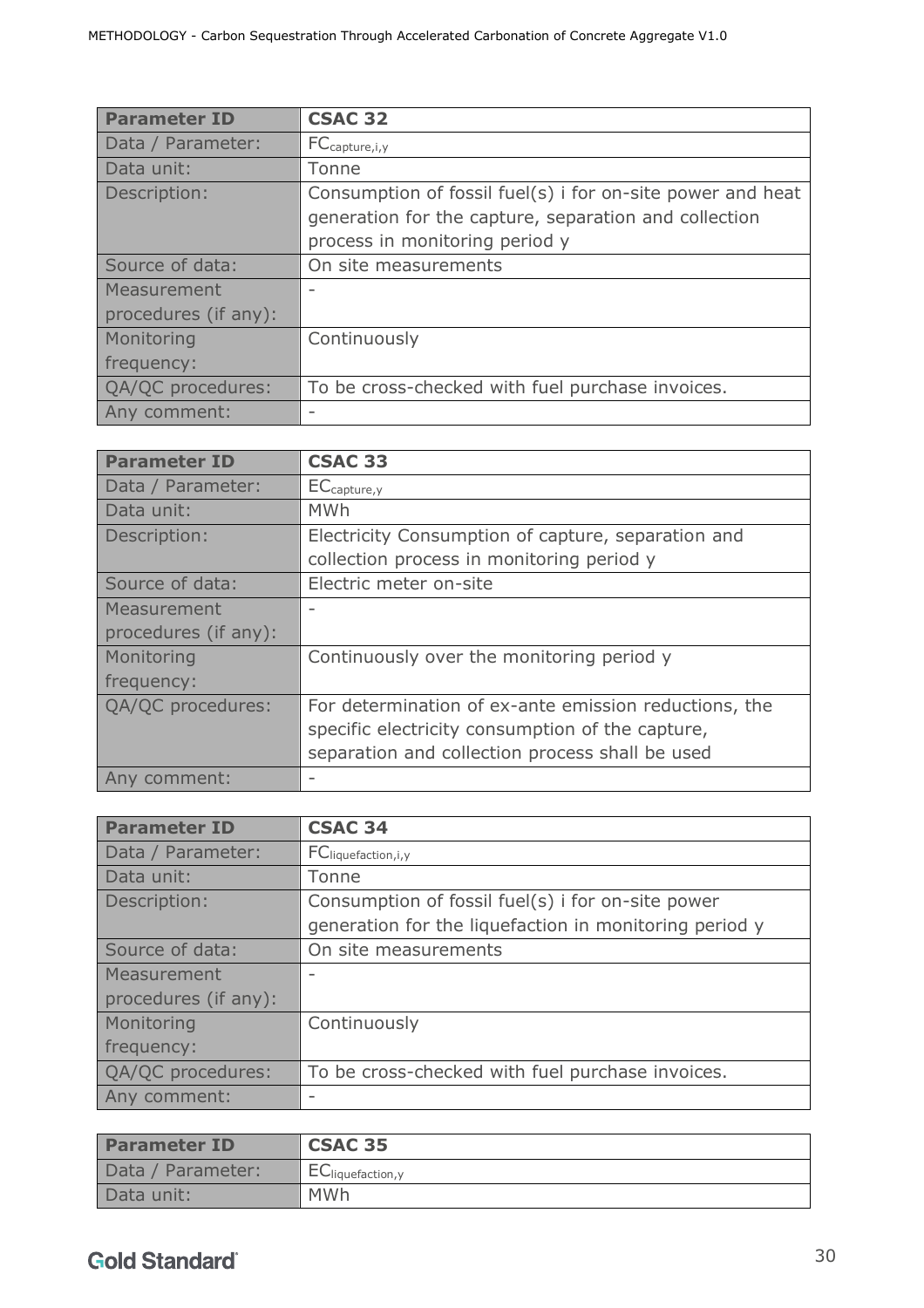| Description:         | Electricity Consumption of liquefaction process in         |
|----------------------|------------------------------------------------------------|
|                      | monitoring period y                                        |
| Source of data:      | Electric meter on-site                                     |
| Measurement          |                                                            |
| procedures (if any): |                                                            |
| Monitoring           | Continuously over the monitoring period y                  |
| frequency:           |                                                            |
| QA/QC procedures:    | For determination of ex-ante emission reductions, the      |
|                      | specific electricity consumption of the liquefaction shall |
|                      | be used                                                    |
| Any comment:         |                                                            |

| <b>Parameter ID</b>  | <b>CSAC 36</b>                                    |
|----------------------|---------------------------------------------------|
| Data / Parameter:    | $FC_{ref,CO_2,i,y}$                               |
| Data unit:           | Tonne                                             |
| Description:         | Consumption of fuel type i in year y used for the |
|                      | refrigerating effort of the $CO2$ tank            |
| Source of data:      | On site measurements                              |
| Measurement          |                                                   |
| procedures (if any): |                                                   |
| Monitoring           | Continuously                                      |
| frequency:           |                                                   |
| QA/QC procedures:    | To be cross-checked with fuel purchase invoices.  |
| Any comment:         |                                                   |

| <b>Parameter ID</b>  | <b>CSAC 37</b>                                                        |
|----------------------|-----------------------------------------------------------------------|
| Data / Parameter:    | $EC_{ref,CO_2,y}$                                                     |
| Data unit:           | <b>MWh</b>                                                            |
| Description:         | Electricity Consumption of $CO2$ tank in monitoring period            |
|                      | y (MWh)                                                               |
| Source of data:      | Electric meter                                                        |
| Measurement          |                                                                       |
| procedures (if any): |                                                                       |
| Monitoring           | Continuously over the monitoring period y                             |
| frequency:           |                                                                       |
| QA/QC procedures:    | For determination of ex-ante emission reductions, the                 |
|                      | specific electricity consumption of the CO <sub>2</sub> tank shall be |
|                      | used                                                                  |
| Any comment:         |                                                                       |

| <b>Parameter ID</b> | <b>CSAC 38</b>                                          |
|---------------------|---------------------------------------------------------|
| Data / Parameter:   | SC <sub>solvent,y</sub>                                 |
| Data unit:          | Kg solvent                                              |
| Description:        | Solvent Consumption of the indirect mineral carbonation |
|                     | process                                                 |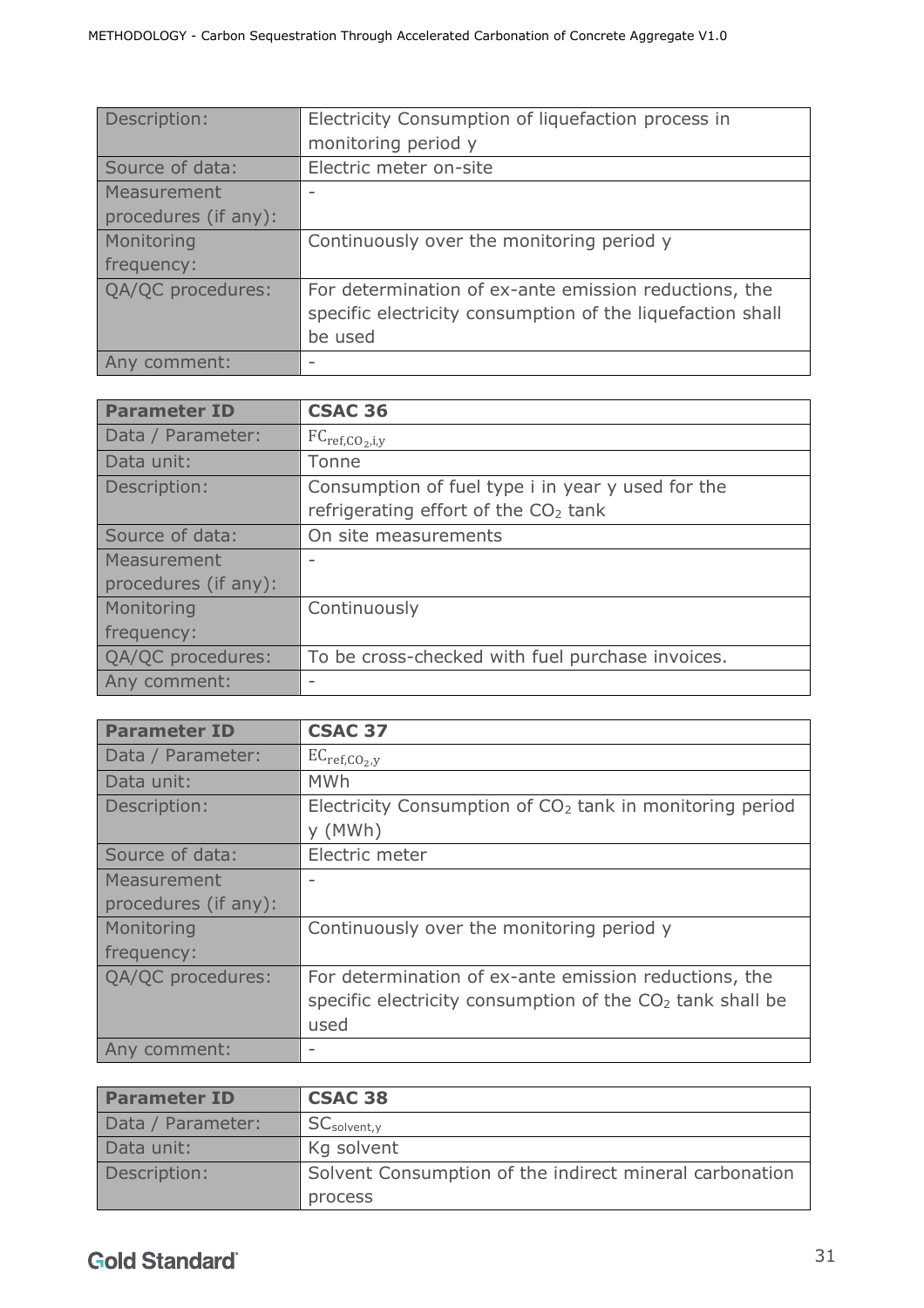| Source of data:      | On-site measurements.               |
|----------------------|-------------------------------------|
| Measurement          | Using scales or flow meters on-site |
| procedures (if any): |                                     |
| Monitoring           | Continuously                        |
| frequency:           |                                     |
| QA/QC procedures:    | Cross check with transport bills    |
| Any comment:         | $\overline{\phantom{a}}$            |

| <b>Parameter ID</b>  | <b>CSAC 39</b>                                                    |
|----------------------|-------------------------------------------------------------------|
| Data / Parameter:    | CO <sub>2</sub> , biogenic                                        |
| Data unit:           | Tonne                                                             |
| Description:         | Amount of $CO2$ that originated from biogenic waste or            |
|                      | DAC.                                                              |
| Source of data:      | Invoices, Monitoring and Reporting regulations of the             |
|                      | European Emission Trading scheme or equivalent (EUR-              |
|                      | Lex - 02018R2066-20210101 - EN - EUR-Lex                          |
|                      | (europa.eu), on site measurements                                 |
| Measurement          |                                                                   |
| procedures (if any): |                                                                   |
| Monitoring           | For all the $CO2$ which is used for the carbonation               |
| frequency:           | process.                                                          |
| QA/QC procedures:    |                                                                   |
| Any comment:         | Methodology only applicable, when the sequestered CO <sub>2</sub> |
|                      | originated from biogenic waste or DAC. If this is not the         |
|                      | case, CO <sub>2</sub> removal cannot be claimed under this        |
|                      | methodology.                                                      |

| <b>Parameter ID</b>  | <b>CSAC 40</b>                                                |
|----------------------|---------------------------------------------------------------|
| Data / Parameter:    | Sink <sub>CaCO3</sub>                                         |
| Data unit:           | Tonne                                                         |
| Description:         | Amount of $CaCO3$ used as filler material in the              |
|                      | construction sector or in other applications that ensure      |
|                      | the permanent storage of $CO2$                                |
| Source of data:      | Invoices, records                                             |
| Measurement          |                                                               |
| procedures (if any): |                                                               |
| Monitoring           | For all the $CaCO3$ produced with the indirect mineral        |
| frequency:           | carbonation process in the monitoring period y                |
| QA/QC procedures:    |                                                               |
| Any comment:         | If there is no verification of the type of application of the |
|                      | $CaCO3$ , the storage of the $CO2$ is assumed to be non-      |
|                      | permanent by default and no VERs are issued for the           |
|                      | sequestered $CO2$ .                                           |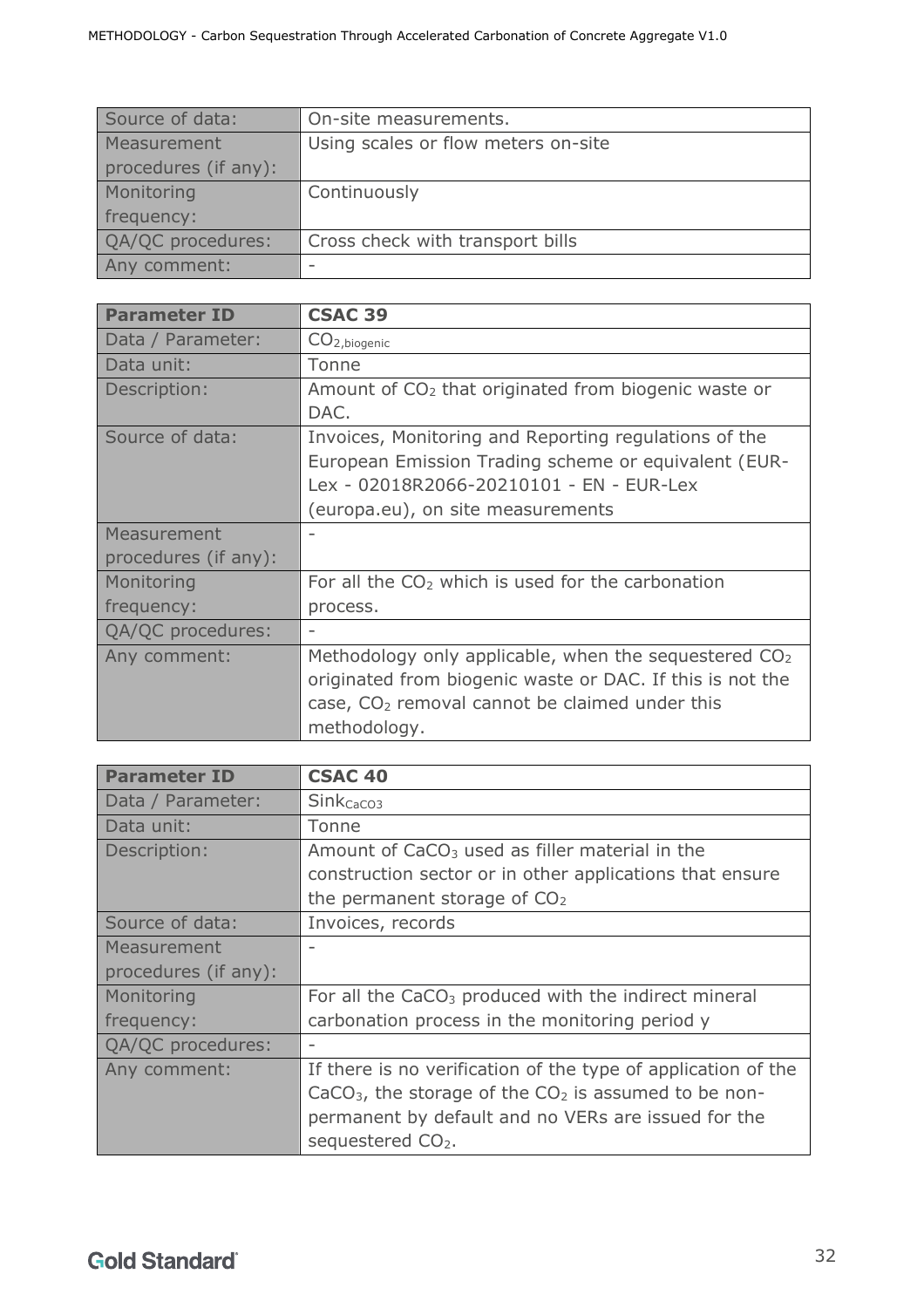| <b>Parameter ID</b>  | <b>CSAC 41</b>                                                     |
|----------------------|--------------------------------------------------------------------|
| Data / Parameter:    | End use distribution                                               |
| Data unit:           |                                                                    |
| Description:         | The distribution of various end uses of concrete                   |
|                      | aggregate monitored                                                |
| Source of data:      | Sales invoices, sales records or any other valid sources           |
| Measurement          | The project developer shall assess the distribution of             |
| procedures (if any): | various end uses of concrete aggregate produced by the             |
|                      | project/activity (i.e., use in road construction, concrete         |
|                      | structures, residential and commercial landscaping etc.)           |
|                      | and disclose it in the Monitoring Report.                          |
| Monitoring           | Continuously                                                       |
| frequency:           |                                                                    |
| QA/QC procedures:    | $\overline{\phantom{a}}$                                           |
| Any comment:         | The VVB shall, based on its sectoral expertise and means           |
|                      | of verification, assess the ability of reported end use            |
|                      | types in regard to ensuring CO <sub>2</sub> permanence and provide |
|                      | their opinion in the Verification Report. The Certification        |
|                      | Body shall review the information provided by the                  |
|                      | project developer and the VVB's opinion and act                    |
|                      | accordingly.                                                       |

#### <span id="page-32-0"></span>**APPLICATION TO PROGRAMME OF ACTIVITIES** 61

6.1.1 | The methodology may be applied for standalone project or program of activities (PoAs). In the latter case, the technology provider(s) may act as Coordinating and Managing Entity (CME). For inclusion of VPA to the PoA, the inclusion criteria shall be designed following the methodology requirements and other applicable standard requirements.

# <span id="page-32-1"></span>**List of references**

i. Tiefenthaler, J., Braune, L., Bauer, C., Sacchi, R. and Mazzotti, M. (in press). Technological Demonstration and Life Cycle Assessment of a Negative Emission Value Chain in the Swiss Concrete Sector

#### <span id="page-32-2"></span>81 **Supplementary information**

# <span id="page-32-3"></span>**8.1 | Calcination & Carbonation process**

Cement is produced in a rotary kiln at high temperatures of 1400 to 1500°C. Limestone (CaCO<sub>3</sub>) is converted into calcium oxide (CaO) by calcination (i.e., high temperature burning of the mineral raw material (CaCO<sub>3</sub>)). As a result,  $CO<sub>2</sub>$ is separated and released to the atmosphere. The following formula describes the chemical process of calcination: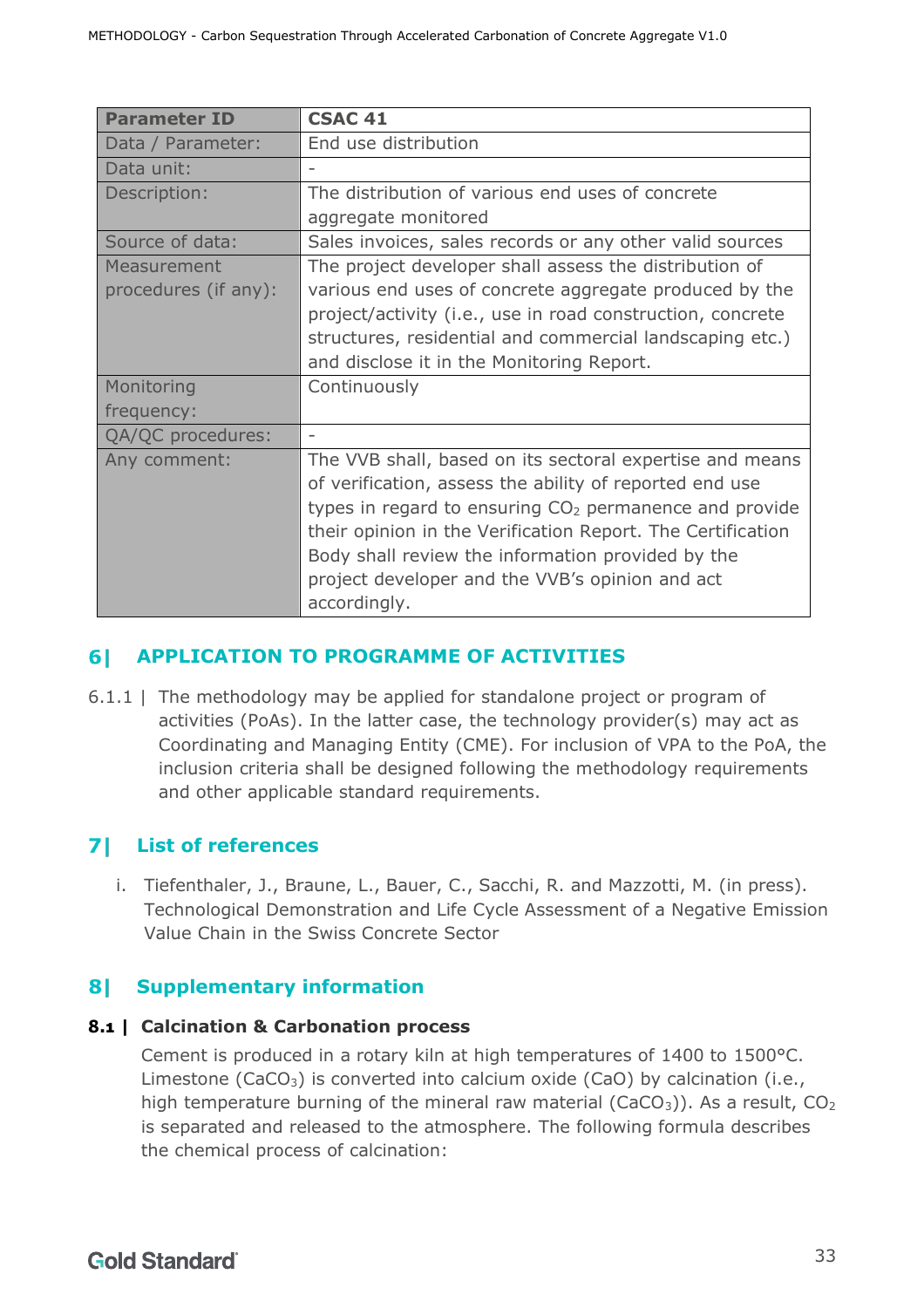$$
CaCO3 \leq CaO + CO2
$$

When concrete is produced from cement, the calcium oxide present in the cement hardens by adding water via an exothermic reaction to form calcium hydroxide and calcium silicate hydrate (C-S-H).

$$
CaO + H_2O \le Ca(OH)_2
$$

Once the concrete is hardened, the calcium hydroxide  $(Ca(OH)_2)$  formed in formula (Eq 20) can again react with  $CO<sub>2</sub>$  to form the calcium carbonate  $(CaCO<sub>3</sub>)$  occurring in formula (Eq 21), provided that the salt CaCO<sub>3</sub> exhibits the lowest solubility of all salts in the  $H_2O - CO_2 - Ca$  system. This process is called "carbonation":

$$
Ca(OH)_2 + CO_2 \leftrightarrows CaCO_3 + H_2O
$$
 Eq. 21

Normally, this happens only on the surface of the hardened concrete components over the typical lifetime of 80 years. An experimental field study conduced at the Federal Swiss Institute of Technology in Zurich came to the conclusion that around 4% of the process emissions are bound over the lifetime of a concrete infrastructure<sup>5</sup>.

However, this process can be accelerated and increased with the direct and indirect mineral carbonation. The mineral carbonation processes use higher  $CO<sub>2</sub>$ concentrations than average atmospheric values of 400 ppm, humidity, temperature, solvents and optimised particle size of the concrete to accelerate the process of carbonation. This is where the proposed technologies and project activities can be applied.

# <span id="page-33-0"></span>**8.2 | Technologies**

In the scope of this methodology, two technologies are described. However, this methodology may also be applicable for future systems, which fall into the same category and where the presented calculation and measurement methods can be applied.

### **a. Direct Mineral Carbonation**

This process sequesters carbon in a recycling product – concrete aggregate a material stream containing cement. Through the applied process, concrete aggregate is exposed directly to a gas stream exhibiting an increased  $CO<sub>2</sub>$ concentration (>400 ppm) in a reactor system (carbonation plant) at controlled pressure. The calcium hydroxide  $(Ca(OH)_2)$  and C-S-H, originally contained in

 $5$  Birolini, L. (2019). CO<sub>2</sub> capture in concrete recycling residues. Master Thesis, 1-47